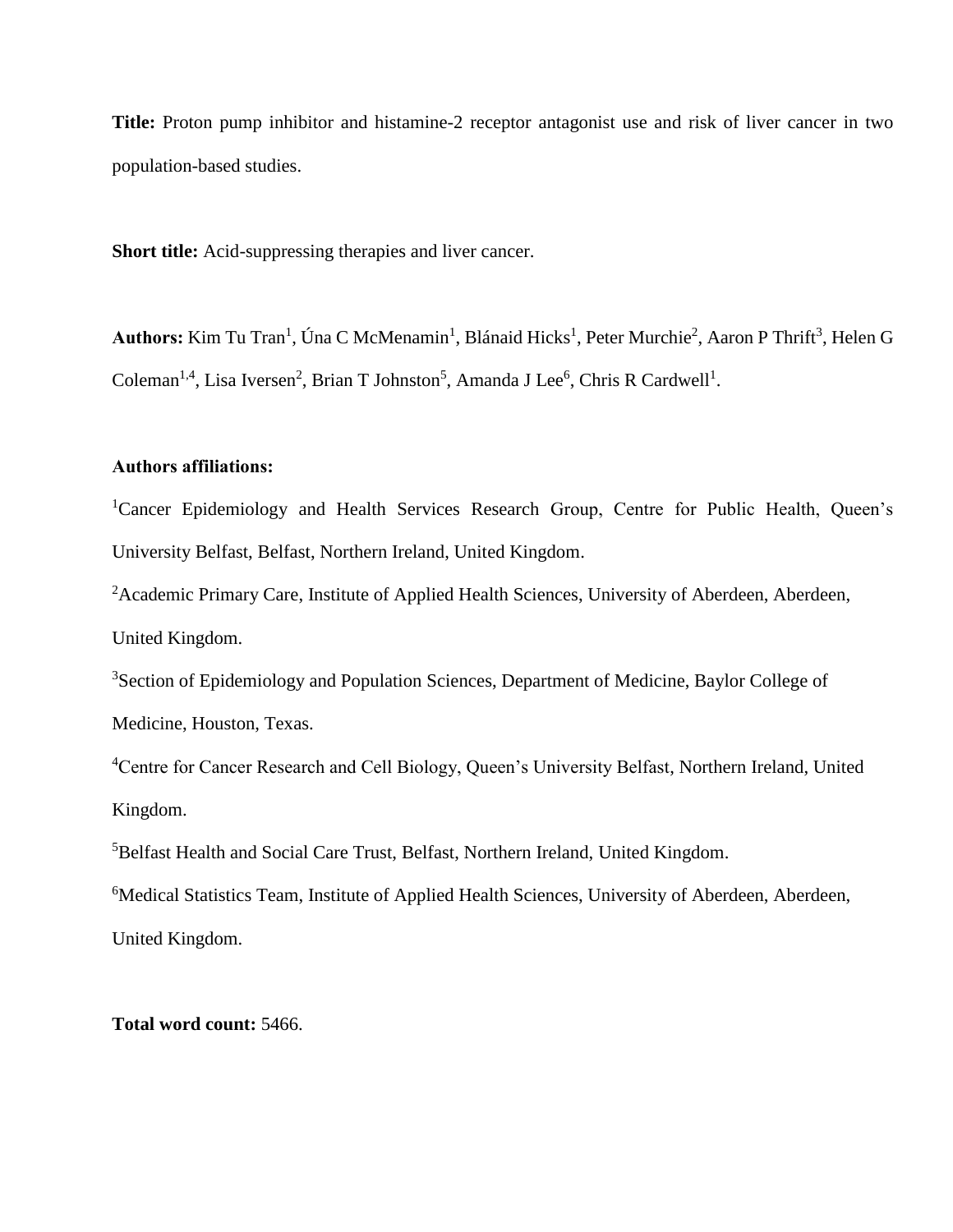**Authorship statement:** CC is the guarantor of the article. AJL, CRC, LI and PM conceived and designed the study. AJL, CRC, LI, PM and ÚCMcM were involved in data acquisition. AJL, CRC, KTT, LI, PM and ÚCMcM obtained funding for various aspects of study. CRC, KTT and ÚCMcM conducted statistical analysis. AJL, APT, BH, BTJ, CRC HGC, KTT, LI, PM, and ÚCMcM contributed to interpretation of data. CRC acted as study supervisors. AJL, APT, BH, BTJ, CRC, HGC, KTT, LI, PM, and ÚCMcM critically revised the manuscript for important intellectual content. CRC and KTT drafted the manuscript and all co-authors contributed to and agreed the final manuscript.

**Acknowledgements:** The analysis of UK Biobank has been conducted using the UK Biobank Resource under Application Number 34374. We acknowledge collaboration with the Research Applications and Data Management Team lead by Ms Katie Wilde, University of Aberdeen in conducting this study. KTT is supported by the Vietnam International Education Cooperation Department. Access to PCCIU data was provided by Queen's University Belfast and the Centre for Academic Primary Care, University of Aberdeen. Access to the UK Biobank was funded by a Cancer Research UK Population Research Postdoctoral Fellowship awarded to ÚCMcM. HGC is a co-investigator of the UKCRC Centre of Excellence for Public Health Northern Ireland.

**Conflict of interest statement:** All authors have no conflict of interest to declare.

**Corresponding author:** Dr Chris Cardwell, Centre for Public Health, Institute of Clinical Sciences Block B, Queen's University Belfast, Royal Victoria Hospital, Belfast, BT12 6BA. Email: [c.cardwell@qub.ac.uk.](mailto:c.cardwell@qub.ac.uk) Phone: +44 (0) 28 9097 1649. Fax: +44 (0) 28 9023 5900.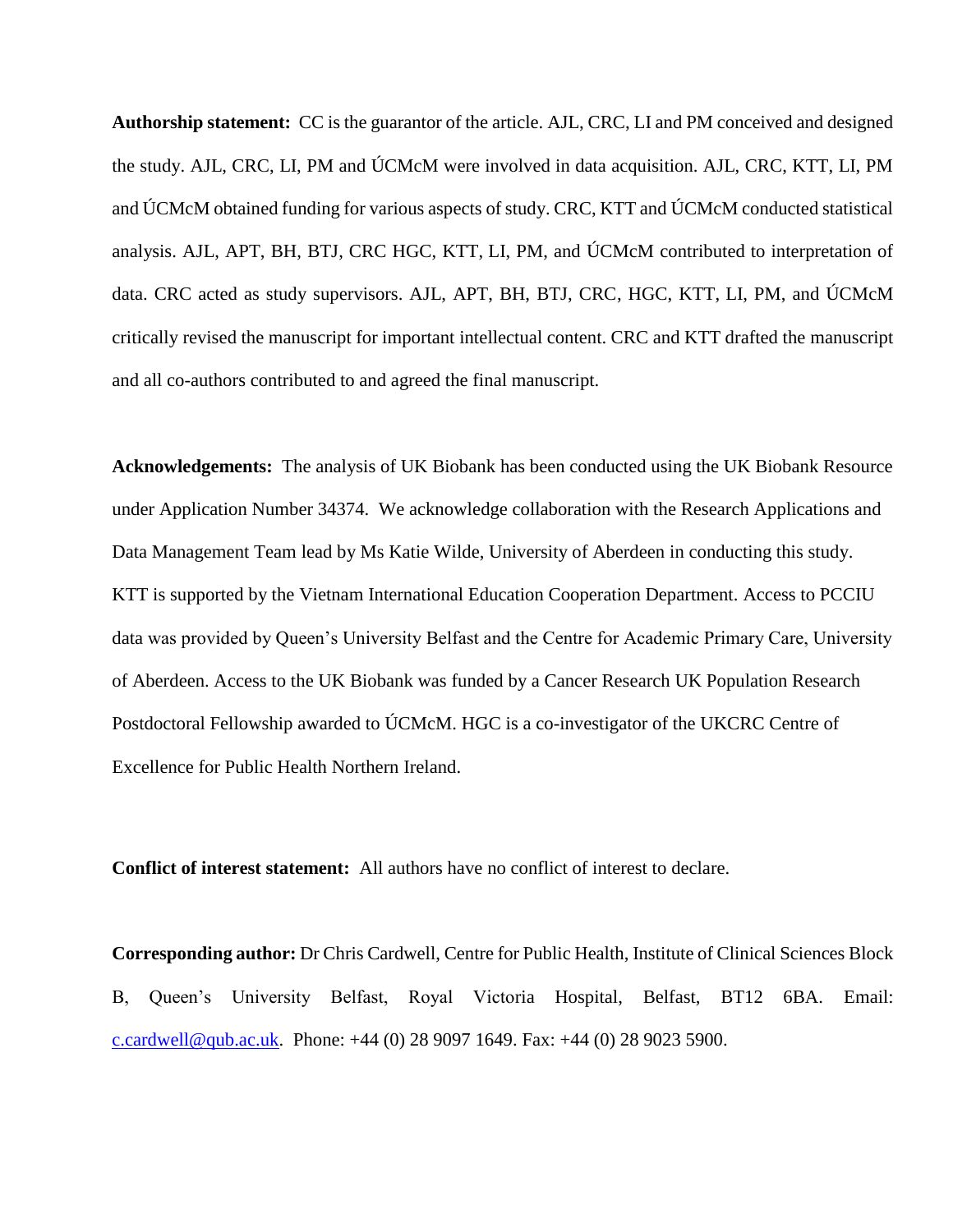# **STRUCTURED SUMMARY**

# **Background & Aims**

Proton pump inhibitors (PPIs) and histamine-2 receptor antagonists (H2RAs) are commonly used. PPIs have been shown to promote liver cancer in rats; however, only one study has examined the association in humans. We investigated PPIs and H2RAs and risk of primary liver cancer in two large independent study populations.

# **Methods**

We conducted a nested case-control study within the Primary Care Clinical Informatics Unit (PCCIU) database in which up to five controls were matched to cases with primary liver cancer, recorded by General Practitioners. Odds ratios (ORs) and 95% confidence intervals (95% CIs) for associations with prescribed PPIs and H2RAs were calculated using conditional logistic regression. We also conducted a prospective cohort study within the UK Biobank using self-reported medication use and cancer-registry recorded primary liver cancer. Hazard ratios (HRs) and 95% CIs were calculated using Cox regression.

# **Results**

In the PCCIU case-control analysis, 434 liver cancer cases were matched to 2,103 controls. In the UK Biobank cohort, 182 out of 475,768 participants developed liver cancer. In both, ever use of PPIs was associated with increased liver cancer risk (adjusted OR 1.80, 95% CI 1.34, 2.41 and adjusted HR 1.99, 95% CI 1.34, 2.94, respectively). There was little evidence of association with H2RA use (adjusted OR 1.21, 95% CI 0.84, 1.76 and adjusted HR 1.70, 95% CI 0.82, 3.53, respectively).

# **Conclusion**

We found some evidence that PPI use was associated with liver cancer. Whether this association is causal or reflects residual confounding or reverse causation requires additional research.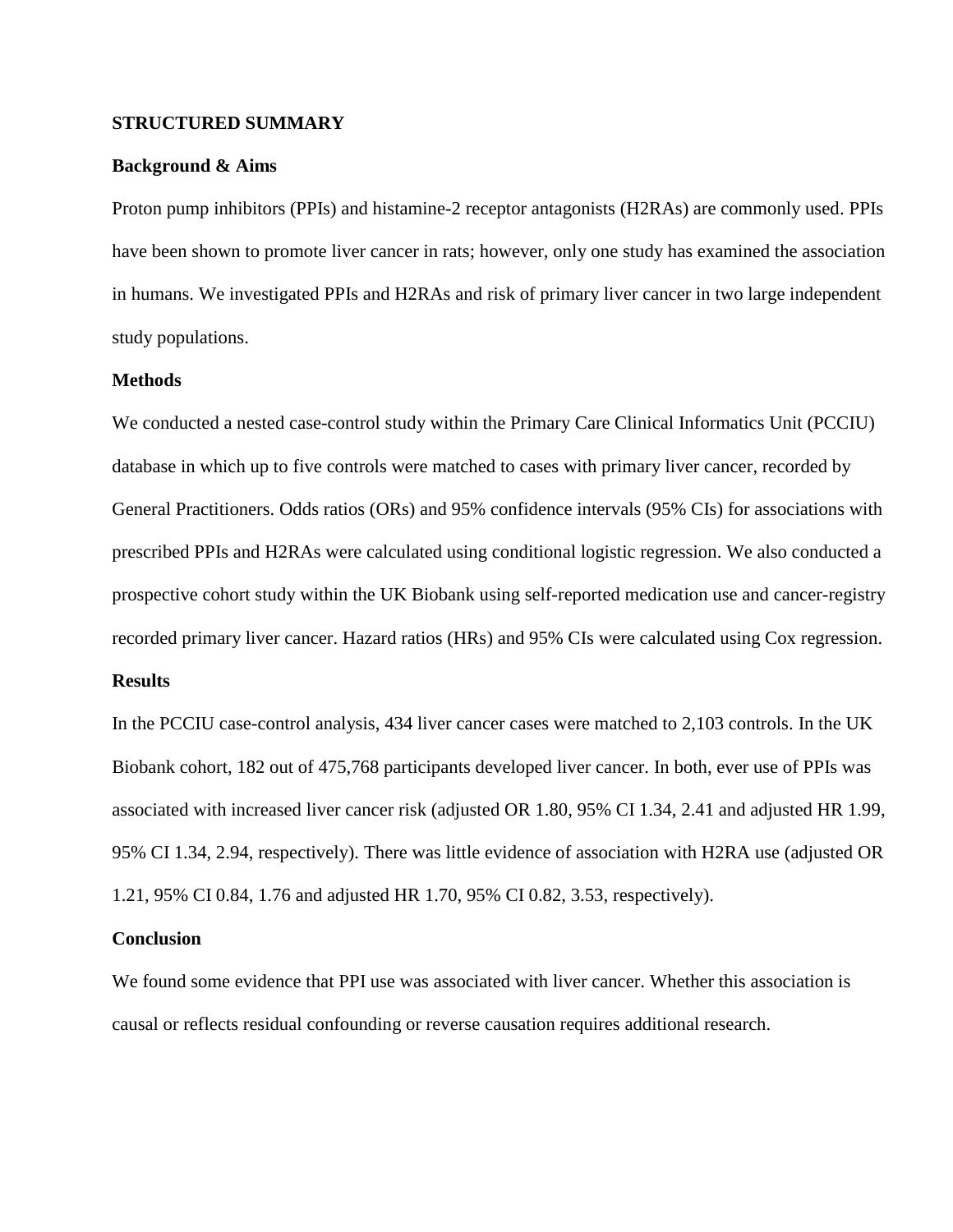**Keywords:** proton pump inhibitors, histamine-2 receptor antagonists, hepatocellular carcinoma, intrahepatic bile duct carcinoma, cohort, case-control.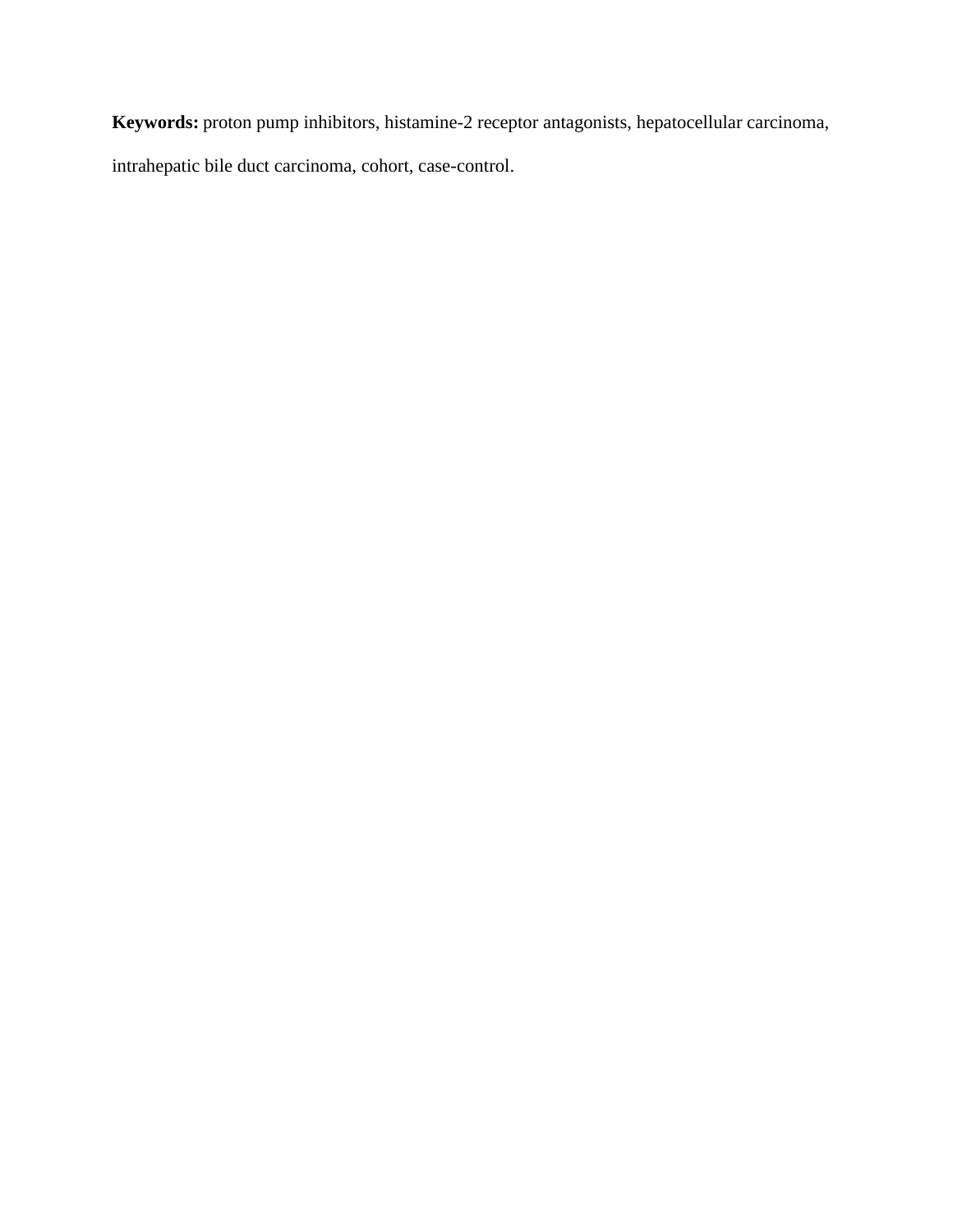# **INTRODUCTION**

Primary liver cancer is the fifth most common cancer in men and ninth in women in the world<sup>1</sup>. Recently the incidence and mortality from liver cancer has increased markedly both in the  $UK<sup>2</sup>$  and US<sup>3</sup>. The low estimates of five year relative survival of 15% in the US<sup>4</sup>, and 8% in the UK<sup>5</sup>, highlight the importance of preventing liver cancer.

Proton pump inhibitors (PPIs) and histamine-2 receptor antagonists (H2RAs) are widely prescribed medications, used primarily for the treatment of peptic ulcers, dyspepsia, and gastro-oesophageal reflux disease (GORD). Despite their widespread use, there have been concerns about potential adverse effects of PPIs<sup>6,7</sup> and H2RAs<sup>8</sup> potentially caused by a range of mechanisms including the reduced absorption of nutrients<sup>9</sup>, hypergastrinemia<sup>10</sup> and the overgrowth of bacteria (due to lower stomach acid levels)<sup>8,11</sup>. Many studies have investigated the effect of PPIs and H2RAs on the stomach<sup>12,13</sup>, and particularly on gastric cancer risk<sup>14,15</sup>. Recently additional concerns have been raised about the effects that PPIs and H2RAs have upon the liver. A recent animal study found that PPIs promote progression of alcoholic liver disease, non-alcoholic fatty liver disease, and non-alcoholic steatohepatitis in mice<sup>16</sup> due to an overgrowth of bacteria. Likewise, in another animal study, PPI use was shown to promote liver tumors in rats<sup>17</sup>.

Despite these findings, only one previous observational study has examined the association between PPI and H2RA use and the risk of primary liver cancer in humans<sup>18</sup>. That case-control study, which only investigated hepatocellular carcinoma (HCC), and not intrahepatic bile duct carcinoma (IBDC), observed a marked increase in risk of HCC with H2RA use but not PPI use. We therefore examined the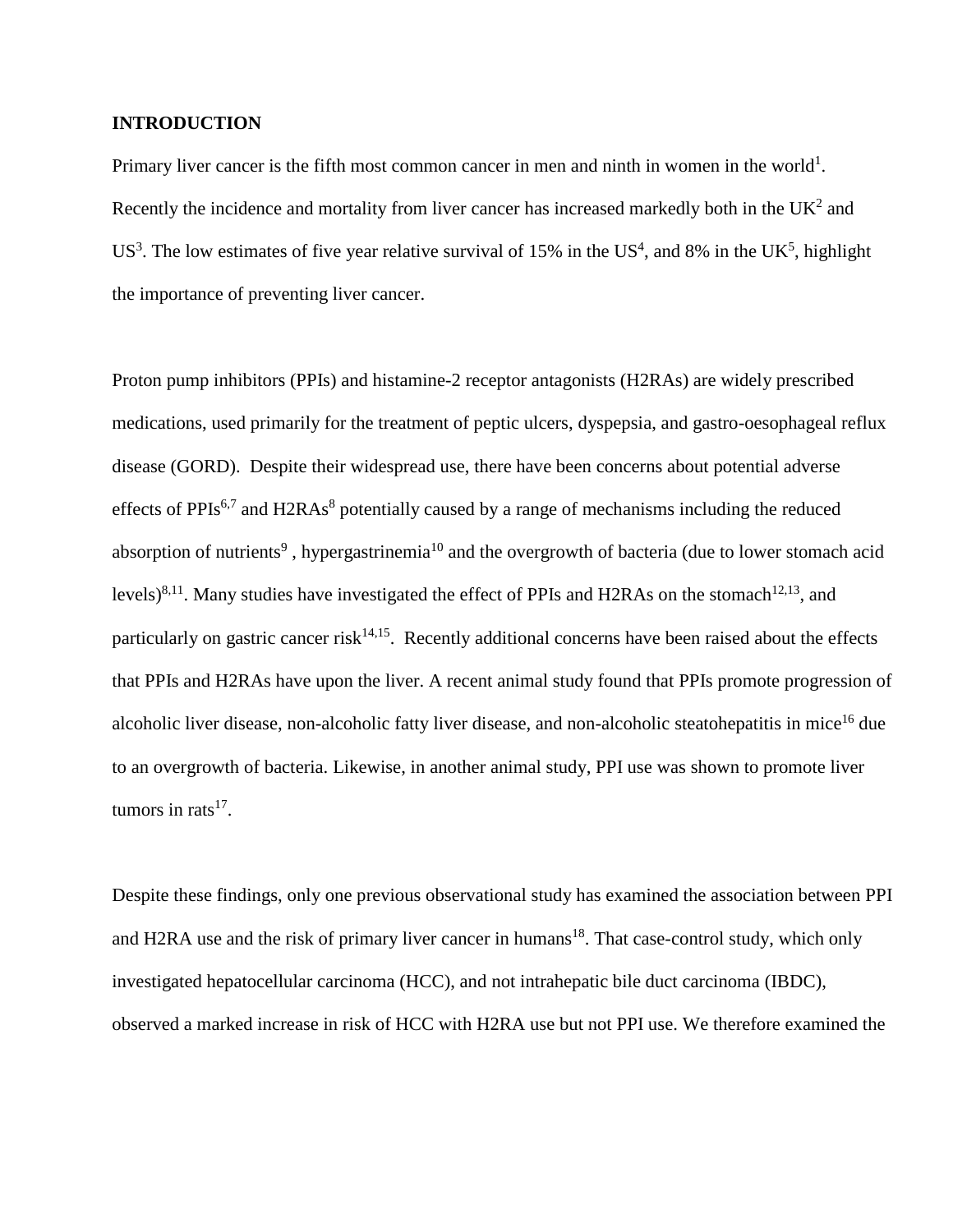association between use of PPIs and H2RAs and the risk of primary liver cancer using data from two independent UK datasets.

## **MATERIALS and METHODS**

## **Primary Care Clinical Informatics Unit (PCCIU)**

### Data source

The Primary Care Clinical Informatics Unit (PCCIU) database is an electronic primary care dataset from Scotland that captures approximately 15% of the Scottish population<sup>19</sup>. The PCCIU contains computerized medical records containing data from 1993 and 2011 capturing approximately 15% of the Scottish general practice population. The PCCIU contains demographics and details of patient encounters, clinical diagnosis, and prescriptions. Data access was approved by the Research Applications and Data Management Team of the University of Aberdeen, and we obtained ethics approval for this analysis from the School of Medicine, Dentistry and Biomedical Sciences Research Ethics Committee at Queen's University Belfast (reference number: 15.43)

### Study design

We conducted a nested case-control study within PCCIU. Cases had a first diagnosis of primary liver cancer, including HCC and IBDC, (based upon GP Read code: B15, excluding B153) between January 1, 1999 and April 30, 2011. Up to five controls were matched to each case on exact year of birth, sex and General Practitioners (GP) practice. The index date for the cases was defined as the date of diagnosis of primary liver cancer and cases had to be free from cancer (excluding non-melanoma skin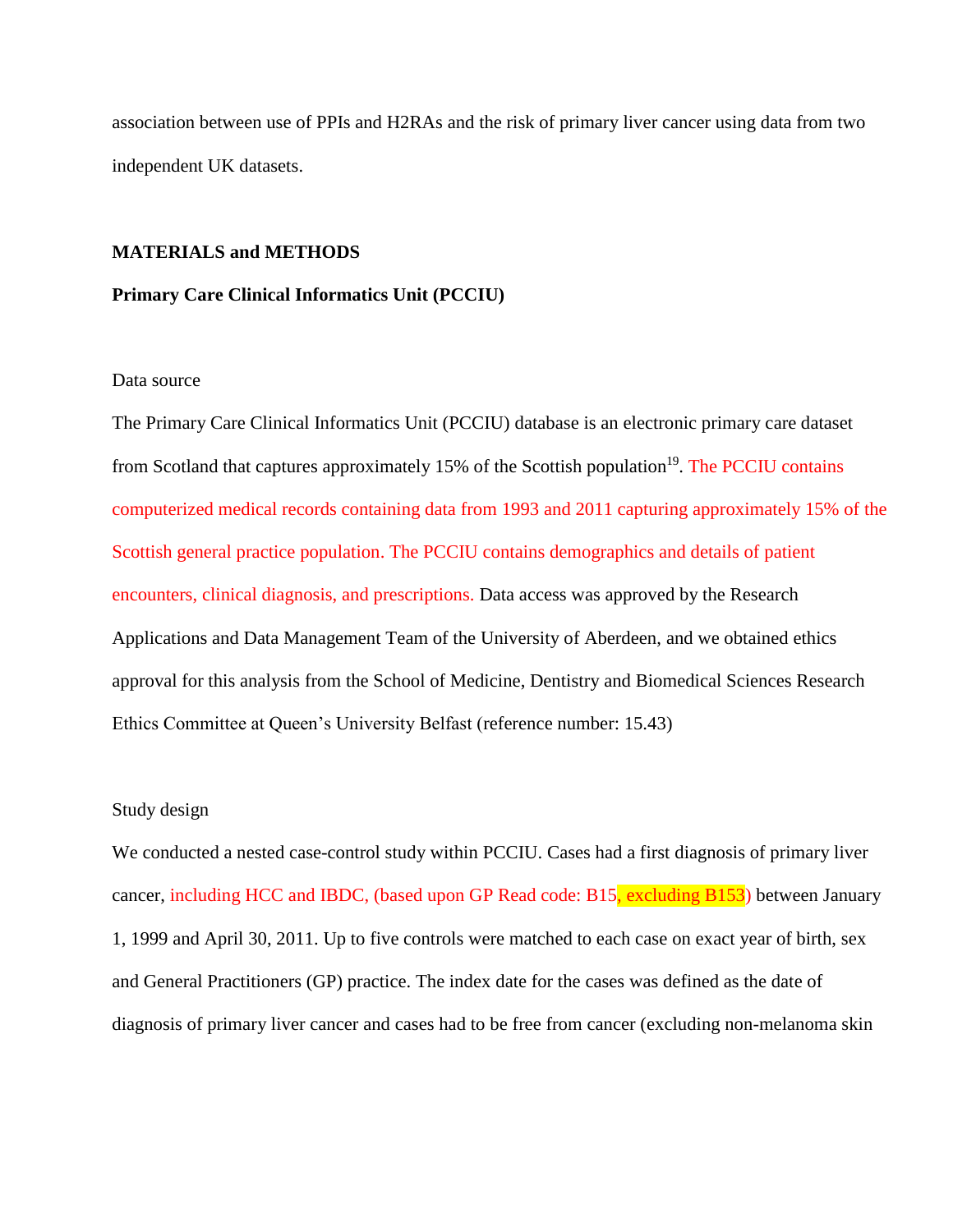cancer) prior to this date. The index date for the controls was the diagnosis date of their matched case, controls were free from any cancer (apart from non-melanoma skin cancer) prior to the index date.

The start of prescription records was considered January 1, 1996 (as prescriptions prior to this date were less likely to have been electronically recorded) or the date of patient registration at a GP practice if this occurred after January 1, 1996. The shortest duration of available prescription records was determined within each matched set of a case and controls. The start of the exposure period was then set as the index date minus this duration within each matched set of a case and controls to ensure all members of the matched set had an identical length of exposure period. The end of the exposure period was one year prior to the index date to reduce the potential for reverse causation due to increased exposure to healthcare professionals following cancer symptoms. Cases and controls with less than three years of prescription records prior to their index date were excluded.

#### Exposure

Medication use was determined from GP prescriptions in the exposure period. For each case and control, we extracted prescriptions for  $PPIs^{20}$  (including esomeprazole, lansoprazole, omeprazole, pantoprazole, rabeprazole sodium) and  $H2RAs<sup>20</sup>$  (including cimetidine, famotidine, nizatidine, ranitidine). A quantity of 56 tablets was assumed for the less than 0.1% of prescriptions where the quantity recorded in the PCCIU database was assumed incorrect, based upon the most common PPI prescription size. Defined daily doses (DDD) were calculated from the quantity of tablets and strength, as defined by World Health Organization $21$ .

### **Covariates**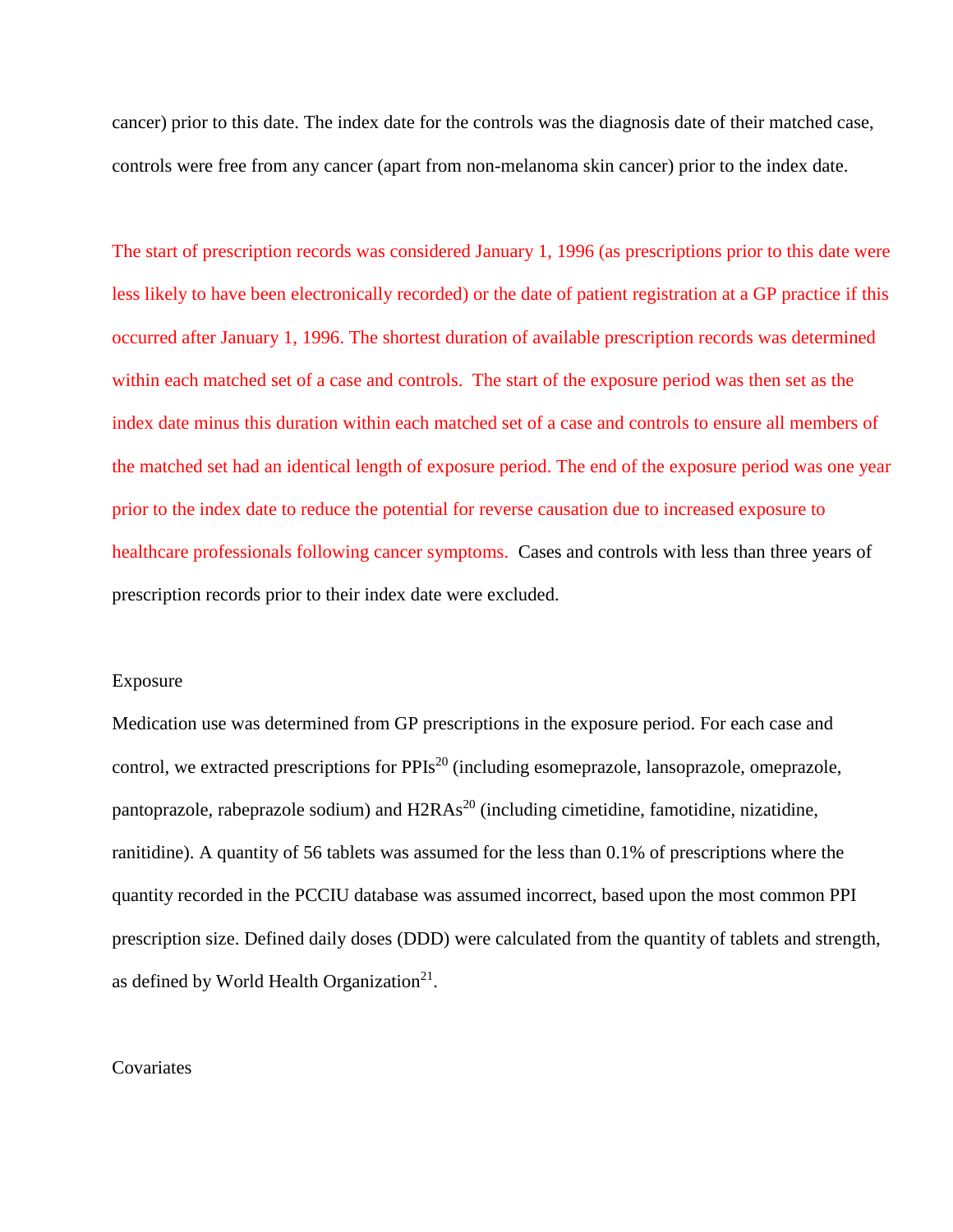Comorbidities were obtained from GP diagnosis codes prior to the index date, including diabetes, coronary heart disease, myocardial infarction, heart failure, peripheral vascular disease, cerebrovascular disease, cerebrovascular accident, chronic obstructive pulmonary disease, mental illness, gastrooesophageal reflux disease, peptic ulcer disease, and liver diseases (hepatitis, cirrhosis, alcoholic fatty liver, non-alcoholic fatty liver, biliary cirrhosis). Statins and aspirin use were identified from prescription records. Lifestyle risk factors were extracted from GP records including smoking status (never smoker, previous smoker, and current smoker), alcohol status (none, low [e.g. moderate or light drinker], or high intake [e.g. above recommended limits, chronic alcoholism]), and obesity ([BMI>30], or not obese) using the most recent record prior to the index date. Postcode of the GP practice was used to assign deprivation fifths using the Scottish Index of Multiple Deprivation<sup>22</sup>.

### **UK Biobank**

# Data source

The UK Biobank contains approximately 500,000 volunteer participants aged 40 to 69 from England, Scotland and Wales recruited from  $2006$  to  $2010^{23}$ . A wide range of data was collected including lifestyle, environment, medical history and physical measures, along with biological samples. The UK Biobank is linked to cancer registry data from the Health and Social Care Information Centre (in England and Wales) and the National Health Service Central Register (in Scotland). The UK Biobank has ethical approval from the North West Multi-Centre Research Ethics Committee. All participants provided written informed consent.

Study design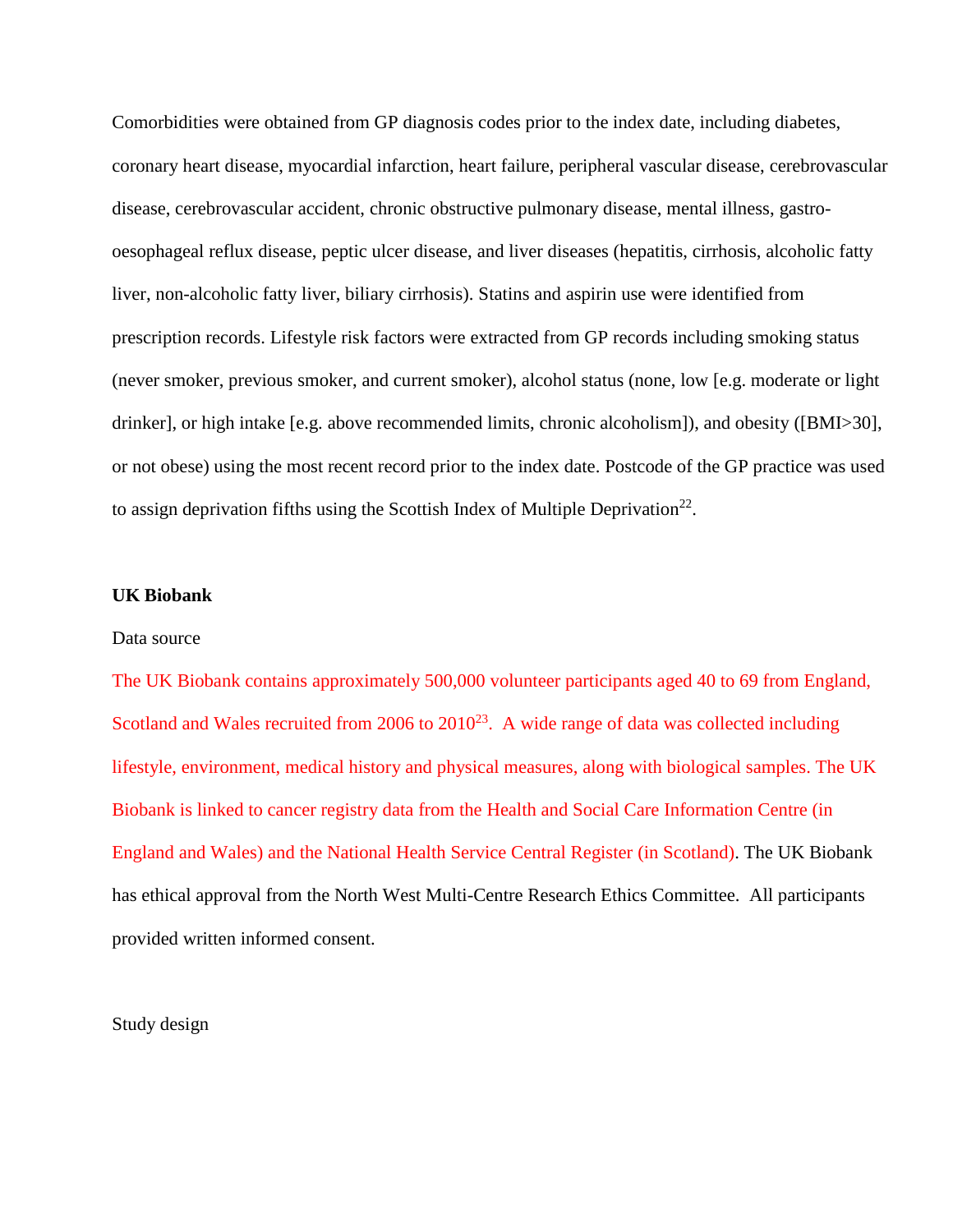We conducted a prospective cohort study among participants in the UK Biobank. Liver cancer patients were identified using cancer registry records (based upon ICD 10 codes C22, liver and intrahepatic bile duct cancer) up to September 30, 2014. Participants with a cancer diagnosis (apart from non-melanoma skin cancer) prior to baseline or in the year after baseline were excluded (as these cancers may have been present at baseline). Consequently, cohort participants were followed from one year after baseline until the date of liver cancer diagnosis or censoring (on the earliest of the date of death, date of other cancer, or September 30, 2014).

### Exposure

Self-reported PPI and H2RA use was first ascertained from participants using a touchscreen questionnaire at baseline, and then verified during verbal interview with a UK Biobank nurse.

#### **Covariates**

Covariates were determined from patient interview and touch screen at baseline. These included age, gender, comorbidities (gastro-oesophageal reflux disease, peptic ulcer disease, cirrhosis, hepatitis, and diabetes) and other medication use (statins and aspirin). Lifestyle risk factors including smoking (never smoker, previous smoker or current smoker) and alcohol consumption (never, <1 day per week, 1-2 days per week, 3-4 days per week or >4 days per week) were also ascertained. BMI (categorized as under or normal weight [<25], overweight [25-30], obese [>30]) was calculated from height and weight measurements recorded at baseline by trained research staff. The Townsend score based upon postcode of residence was determined as a measure of deprivation $24$ .

#### Statistical analysis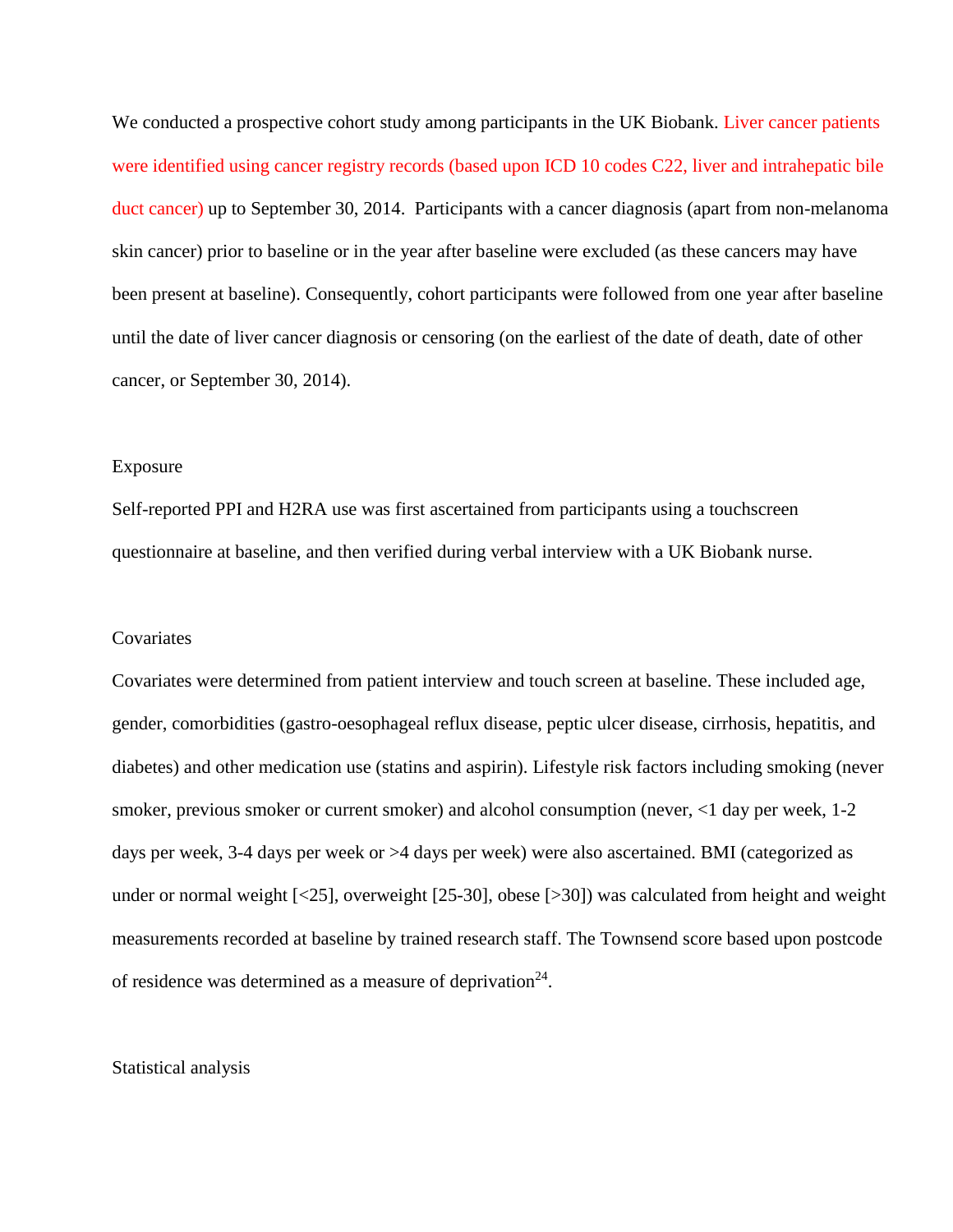The characteristics of cases and control were compared using descriptive statistics (for continuous variables) or frequencies and percentages (for categorical variables).

In PCCIU, we used conditional logistic regression to estimate odd ratios (OR) and 95% confidence intervals (95% CI) for the association between PPI/H2RA use and liver cancer risk. The matched design accounted for age, sex and GP practice, and adjustments were made for comorbidities (as described), obesity, aspirin and statins use. A separate complete case analysis was conducted additionally adjusted for smoking and alcohol.

Analyses were repeated by number of prescriptions, by DDDs and by type of PPIs. Similar analyses were conducted for H2RA use. A sensitivity analysis was conducted adjusting for H2RAs and PPIs simultaneously. Additional sensitivity analyses were conducted removing prescriptions in the 2 years prior to index date (including only patients with 4 years of medical records), and in the 4 years prior to index date (including only patients with 6 years of medical records), to investigate the potential for reverse causation potentially due to gastrointestinal symptoms. A further sensitivity analysis was conducted adjusting for smoking and alcohol using multiple imputation with chained equations<sup>25</sup>. First, an imputation model was created using ordered logit models including age, gender, PPI, H2RA, obesity, comorbidity, statins and aspirin use, separately for cases and controls. Twenty-five imputations were conducted and results were combined using Rubin's rules<sup>26</sup>.

The UK Biobank cohort was analysed using Cox regression with age as the underlying time scale (individuals were considered at risk from birth and under observation from age at baseline, left truncated) to calculate hazard ratios (HR) and 95% CIs for PPI/H2RA use and liver cancer risk and by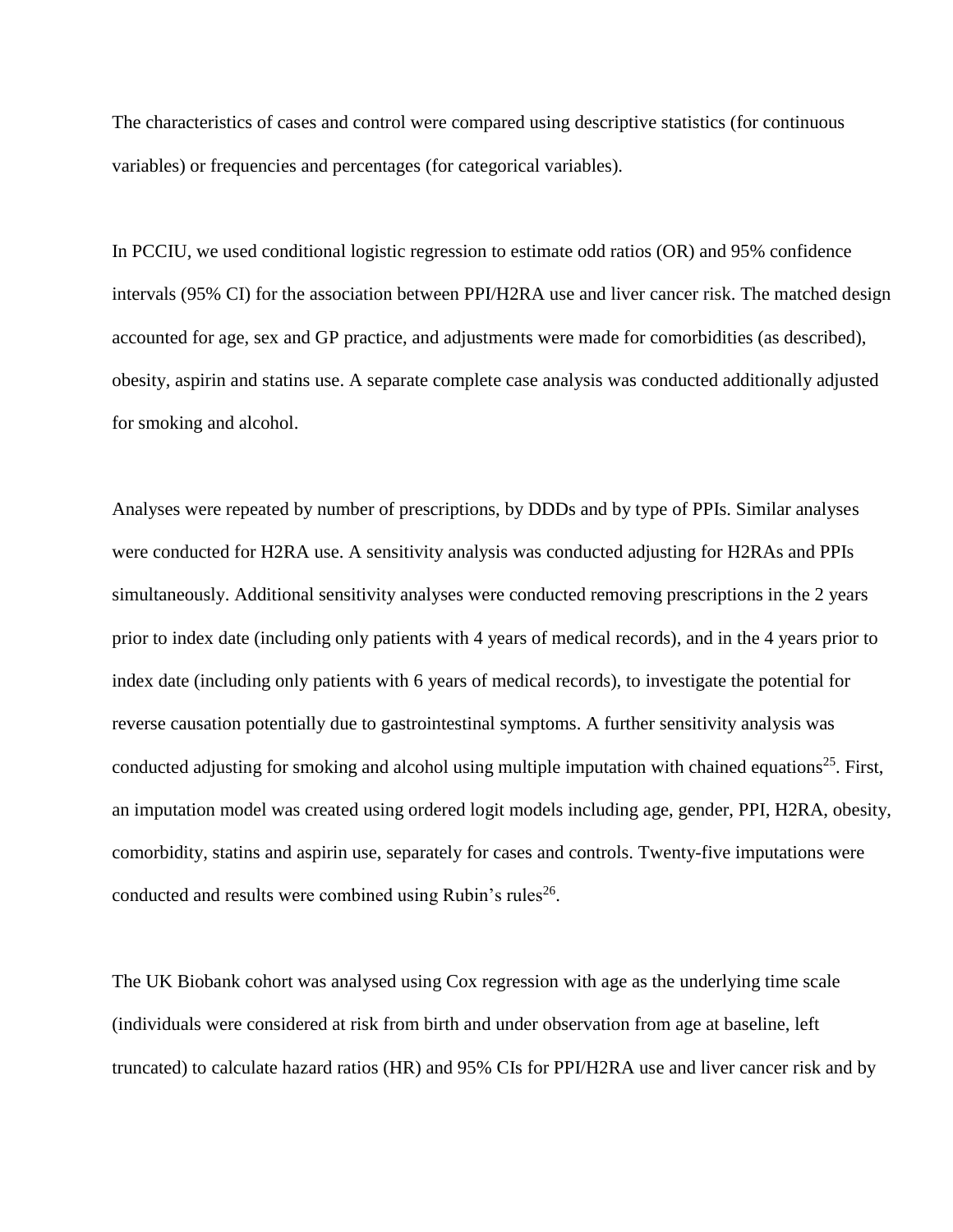histological types (HCC based upon ICD 10 code C22.0 and IBDC code C22.1). In adjusted analyses the model contained age, gender, deprivation, BMI, alcohol, smoking, comorbidities at baseline (GORD, peptic ulcer disease, cirrhosis, hepatitis and diabetes) and statins and aspirin use at baseline. Sensitivity analyses were conducted adjusting for H2RAs and PPIs simultaneously and by repeating the analyses starting follow-up at 2 years and 4 years after baseline (to remove cancers within 2 and 4 years, respectively, which could have influenced medication prescribing at baseline).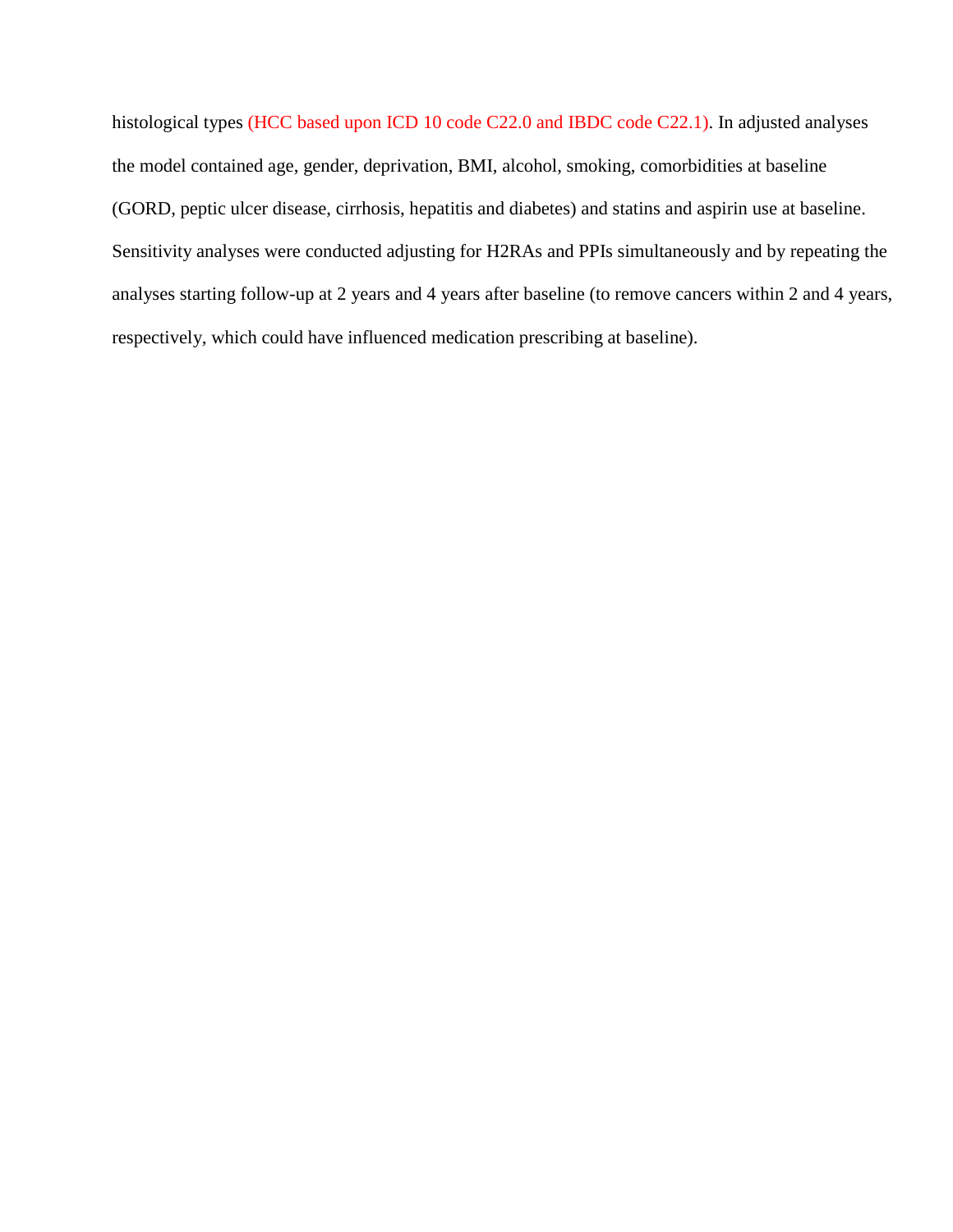# **RESULTS**

# **PCCIU**

Our nested case-control study in PCCIU included 434 cases of liver cancer and 2,103 matched controls (Table 1). The median exposure period was 5.5 years (min 2.0, max 13.3) in cases and controls. Liver cancer cases were more likely than controls to smoke, consume high levels of alcohol, use aspirin, and have diabetes, liver diseases and peptic ulcer.

Overall, a greater proportion of liver cancer cases used PPIs compared with controls (33% vs 23%) (Table 2). PPI use was associated with increased risk of liver cancer (unadjusted OR 1.74, 95% CI 1.38, 2.19; fully adjusted OR 1.80, 95% CI 1.34, 2.41). However, we found no evidence of a dose response relationship with increased duration of exposure  $(1-11$  PPI prescriptions fully adjusted OR =1.92, 95% CI 1.33, 2.69 and 12 or more prescriptions OR = 1.66, 95% CI 1.13, 2.45). Associations were similar when exposure was based upon DDDs. There were stronger associations for omeprazole (fully adjusted OR 1.83, 95% CI 1.30, 2.56) than lansoprazole (fully adjusted OR 1.34, 95% CI 0.93, 1.93). We found no association between H2RA use and risk of liver cancer (ever H2RA use: fully adjusted OR 1.21, 95% CI 0.84, 1.76), regardless of duration of use and type (Table 2).

In sensitivity analyses (Table 3), the association with PPI use was moderately attenuated after introducing 2 year (fully adjusted OR 1.65, 95% CI 1.15, 2.35) and 4 year lags (fully adjusted OR 1.60, 95% CI 0.97, 2.64). Associations were similar in other sensitivity analyses.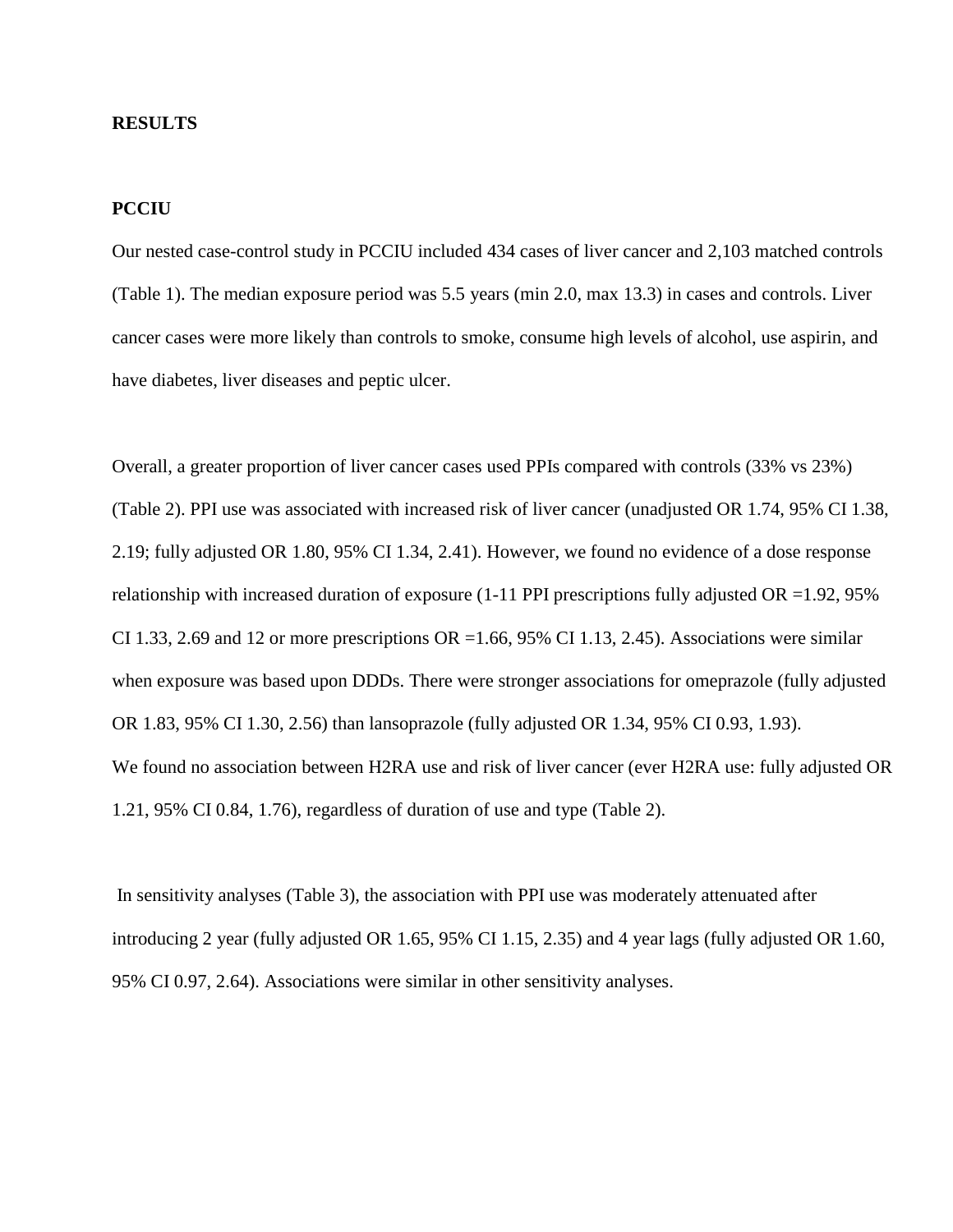# **UK Biobank**

Among 471,851 participants in the UK Biobank, we identified 182 liver cancer cases over a median follow-up of 5.6 years (range 1.0-8.6 years). Liver cancer cases were more likely than controls to be older, male, from deprived areas, smoke, consume alcohol more often, be overweight or obese, have diabetes, cirrhosis, hepatitis, and use statins and aspirin (Table 1).

Ever use of PPIs was associated with 2-fold increased risk of liver cancer (unadjusted HR 2.08, 95% CI 1.46, 2.96; fully adjusted HR 1.99, 95% CI 1.34, 2.94). The magnitude of the association with PPI use was greater for risk of IBDC (adjusted HR 3.12, 95% CI 1.72, 5.68) than for risk of HCC (adjusted HR 1.60, 95% CI 0.91, 2.83). The associations were similar by type of PPIs. A similar, though not statistically significant, association was observed between H2RAs and liver cancer risk (adjusted HR 1.70; 95% CI 0.82, 3.53).

Sensitivity analyses (Table 5) revealed the association between PPI use and liver cancer was slightly attenuated after introducing a 2 year lag (adjusted HR 1.79, 95% CI 1.15, 2.77) and more attenuated when a 4 year lag was introduced (adjusted HR 1.30, 95% CI 0.66, 2.55). This pattern was similar for HCC and IBDC.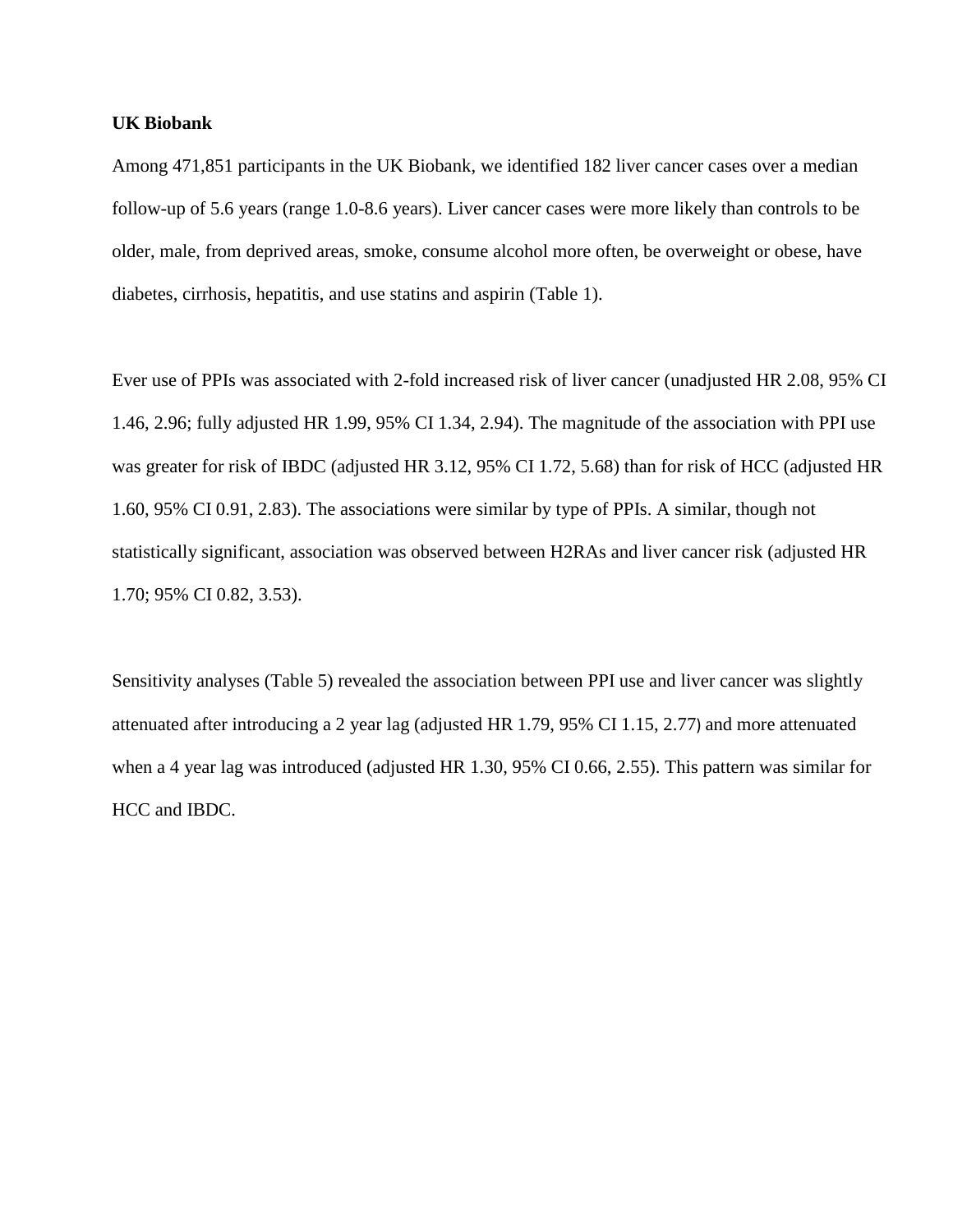# **DISCUSSION**

Using data from two large population-based studies which differed in design (case-control versus prospective cohort) and method of exposure ascertainment (self-report versus prescription records), we found a consistent association between PPI use and liver cancer risk. Conversely, there was little evidence of association with use of H2RAs. PPI use was more strongly associated with the risk of IBDC than for HCC, and the association was not attenuated after adjustments for available confounders. However the associations were slightly attenuated when controlling for potential reverse causation (using lags) and, using data from PCCIU, we found no evidence of a dose response based upon duration of use.

A previous case-control study in Taiwan<sup>18</sup> found a statistically significant association between use of H2RAs and the risk of HCC (adjusted OR 1.46 95% CI 1.30, 1.64) but not PPIs (adjusted OR 0.94, 95% CI 0.78, 1.13), but did not investigate IBDC. Although we observed stronger associations between PPIs and liver cancer risk, in analyses by subtype these associations were only apparent for IBDC. The difference in the findings of our study and the Taiwan study are unclear but could reflect differences in the underlying populations with respect to other liver cancer risk factors or genetic factors, differences in PPI prescribing patterns, or study specific differences (for instance they frequency matched controls to cases whereas we individually matched).

Our study has a number of strengths. We observed consistent findings for PPIs and liver cancer risk across two independent datasets. There was minimal risk of recall bias as PCCIU analyses were based upon GP prescription records whilst UK Biobank was a prospective cohort study in which medications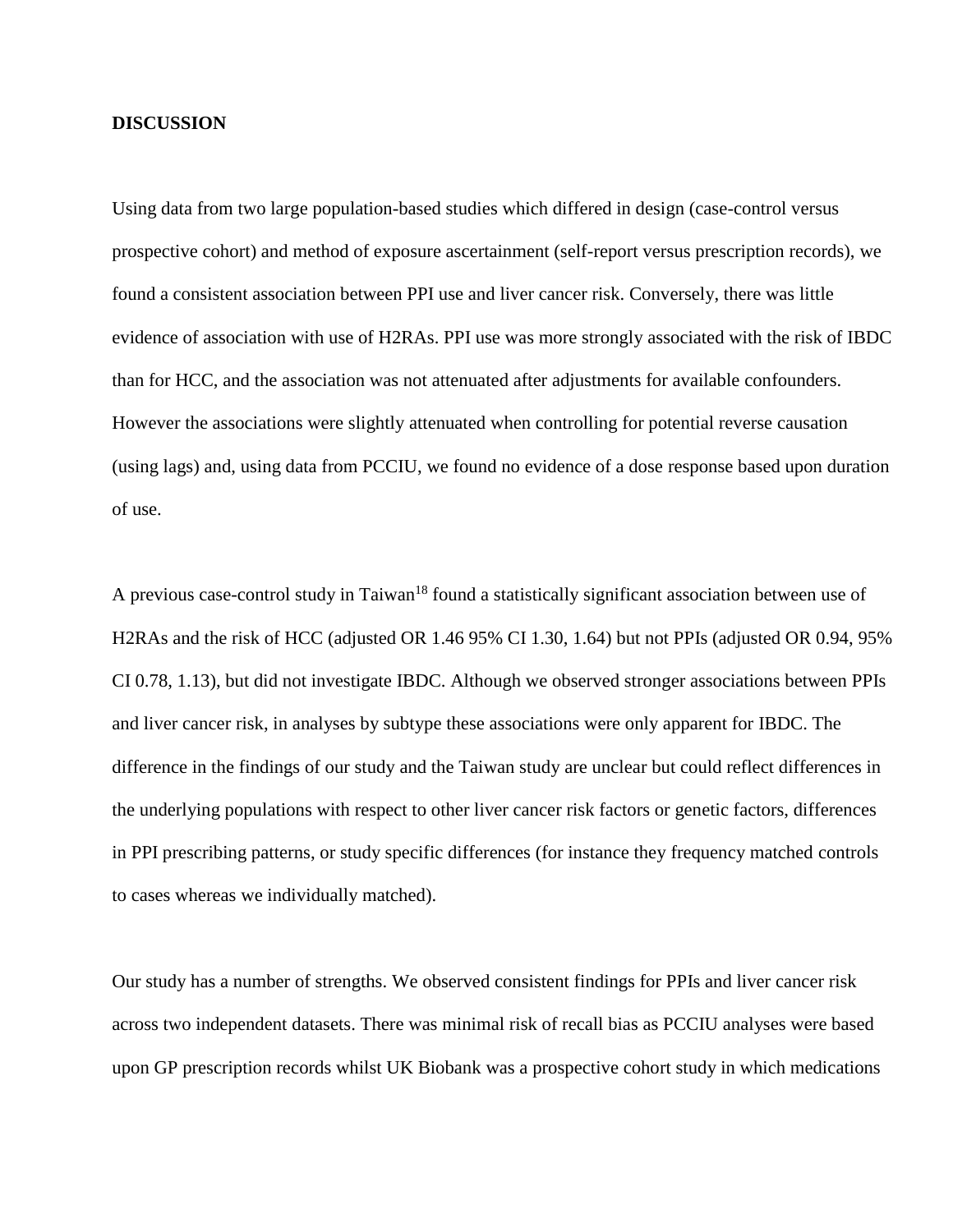were recorded at least one year prior to liver cancer onset. In both datasets we adjusted for a wide range of confounders and, particularly, in UK Biobank we had detailed information on lifestyle risk factors including smoking and alcohol. Also, data on number of prescriptions were available in PCCIU.

The main limitation is that we cannot rule out confounding by incomplete or unknown exposures. Although we adjusted for cirrhosis and liver disease, cirrhosis patients are commonly prescribed PPIs<sup>27</sup> and therefore any misclassification within PCCIU or UK Biobank could lead to residual confounding. Furthermore we cannot rule out confounding by indication<sup>28</sup>, for example, individuals with gastrooesophageal reflux disease, for which they receive PPIs, have been shown to have increased risk of nonalcoholic fatty liver disease<sup>29</sup> which is a risk factor for primary liver cancer. There was an indication of reverse causation as the associations were slightly attenuated when medication use in the period prior to onset was removed, which could be influenced by liver cancer symptoms. A further weakness was that histological subtype was not available in PCCIU but we did have these data in UK Biobank. Finally, adherence to medications was unknown in either dataset, but this seems more likely to dilute associations.

The cause of the observed increased risk of liver cancer with PPIs use is unknown. If real, our findings are consistent with an experimental study which showed that PPIs can promote liver tumors in rats<sup>17</sup>. Various potentially harmful mechanisms of PPIs have been proposed<sup>9</sup>. In particular, long term PPIs use can lead to hypergastrinemia which has been shown to have a carcinogenic effect<sup>30</sup>, particularly on liver cells<sup>31</sup>. Also PPIs reduce gastric acid secretion increasing the survival of various microbes in the stomach<sup>7,32</sup>. The resulting bacterial overgrowth could greatly contribute to the transformation of primary bile acid in the intestine to secondary bile acid<sup>33</sup> and has been shown to impact upon the liver<sup>34</sup>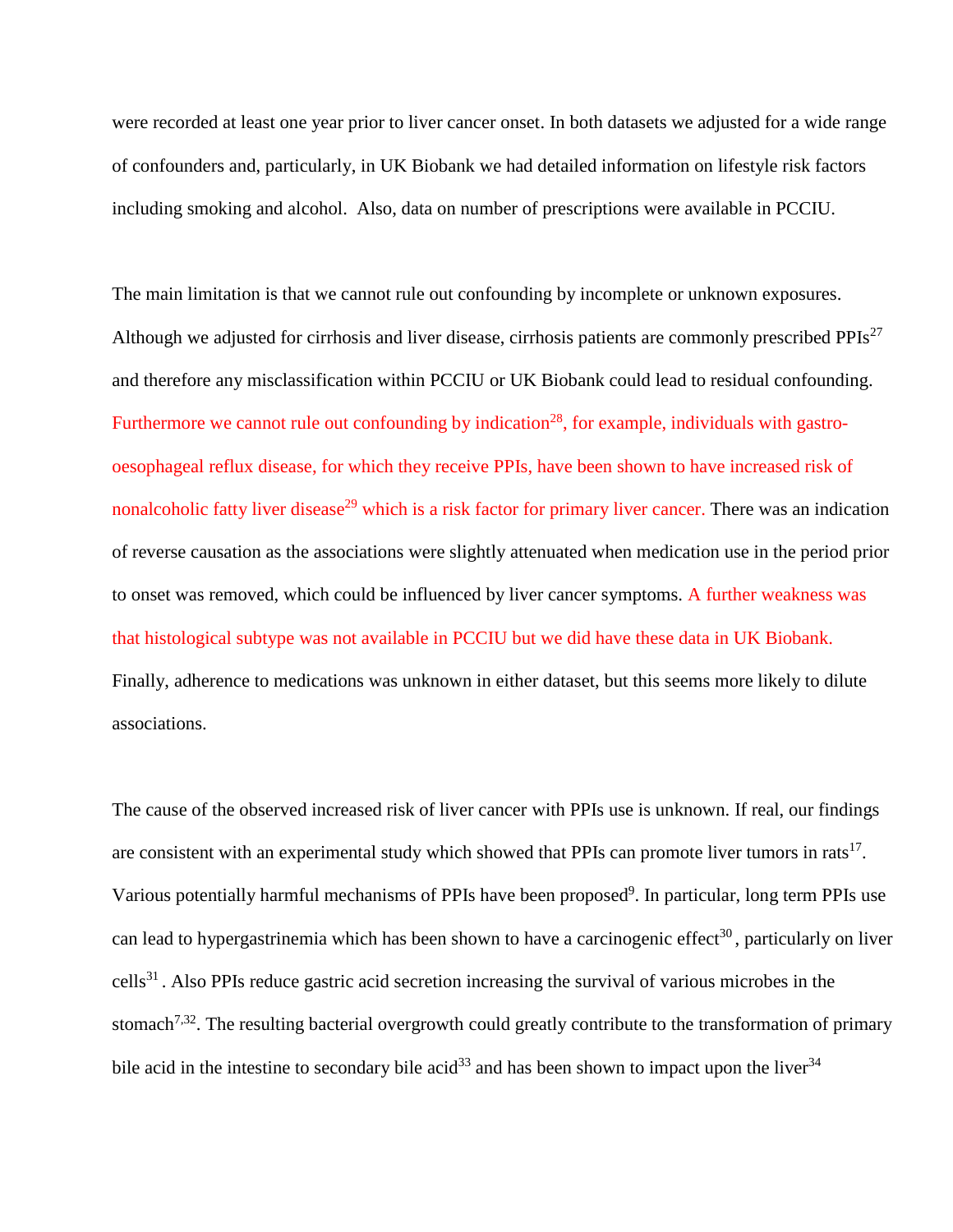exacerbating various liver diseases in mice<sup>16</sup>. A high level of secondary bile acid has been shown to cause toxic, inflammatory, and DNA damaging effects on liver cells and bile duct cells, leading to  $HCC<sup>35</sup>$  and cholangiocarcinoma<sup>36</sup>. The generally weaker associations observed for H2RAs could reflect the weaker acid suppression and the less marked effect on gastrin associated with these medications<sup>10</sup>. Alternatively, various features of the observed association do not support a causal interpretation including the lack of dose response (the most marked association was seen for less than 6 prescriptions), the possibility of confounding by indication, and the possibility of reverse causation (suggested by the attenuation of associations when prescriptions in the period prior to diagnosis where removed). However, the widespread use of PPIs, and particularly their use without clear indication<sup>37</sup>, and the high mortality of liver cancer highlight the need for further research. Specifically, further studies should contain sufficiently long follow-up to investigate reverse causation, high quality liver cancer outcome data and detailed and complete information on liver cancer risk factors.

In conclusion, our study provides some evidence of an association between PPI use and the risk of liver cancer; however, this association requires confirmation in other studies due to the possibility of residual confounding and/or reverse causation.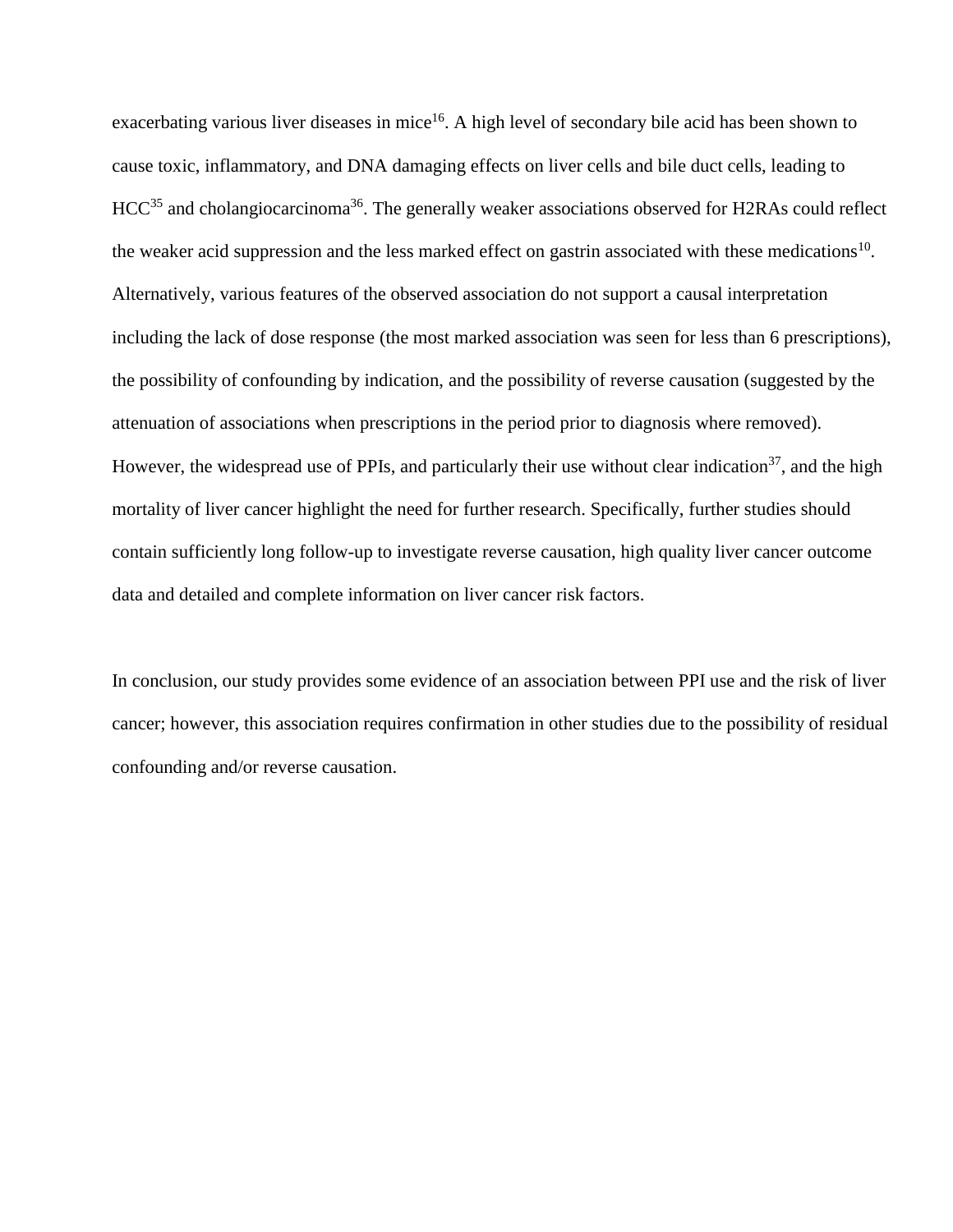# **REFERENCES**

- 1. Ferlay J, Soerjomataram I, Dikshit R, et al. Cancer incidence and mortality worldwide: Sources, methods and major patterns in GLOBOCAN 2012. *Int J Cancer*. 2015;136:E359-E386.
- 2. Ladep NG, Khan SA, Crossey MME, Thillainayagam A V., Taylor-Robinson SD, Toledano MB. Incidence and mortality of primary liver cancer in England and Wales: Changing patterns and ethnic variations. *World J Gastroenterol*. 2014;20:1544-1553.
- 3. White DL, Thrift AP, Kanwal F, Davila J, El-Serag HB. Incidence of Hepatocellular Carcinoma in All 50 United States, From 2000 Through 2012. *Gastroenterology*. 2017;152:812-820.
- 4. Momin B, Paulo P, Helena C, Chunyu L, Hannah W. Liver cancer survival in the United States by race and stage (2001-2009): Findings from the CONCORD-2 study. *Cancer*. 2017;123:5059– 5078.
- 5. Lepage C, Capocaccia R, Hackl M, et al. Survival in patients with primary liver cancer, gallbladder and extrahepatic biliary tract cancer and pancreatic cancer in Europe 1999-2007: Results of EUROCARE-5. *Eur J Cancer*. 2015;51:2169-2178.
- 6. Eusebi LH, Rabitti S, Artesiani ML, et al. Proton pump inhibitors: Risks of long-term use. *J Gastroenterol Hepatol*. 2017;32:1295-1302.
- 7. Lewis SJ, Franco S, Young G, O'Keefe SJ. Altered bowel function and duodenal bacterial overgrowth in patients treated with omeprazole. *Aliment Pharmacol Ther*. 1996;10:557-561.
- 8. Sabesin SM. Safety issues relating to long-term treatment with histamine H2-receptor antagonists. *Aliment Pharmacol Ther*. 1993;7 Suppl 2(c):35-40.
- 9. Corsonello A, Lattanzio F, Bustacchini S, et al. Adverse events of proton pump inhibitors: potential mechanisms. *Curr Drug Metab*. 2017;19.
- 10. Dacha S, Razvi M, Massaad J, Cai Q, Wehbi M. Hypergastrinemia. *Gastroenterol Rep*. 2015;3:201-208.
- 11. Lo W, Chan WW. Proton Pump Inhibitor Use and the Risk of Small Intestinal Bacterial Overgrowth: A Meta-analysis. *Clin Gastroenterol Hepatol*. 2013;11:483-490.
- 12. Kuipers EJ, Lundell L, Klinkenberg-Kno EC, et al. Atrophic gastritis and Helicobacter pylori infection in patients with reflux esophagitis treated with omeprazole or fundoplication. *N Engl J Med*. 1996;334:1018-1022.
- 13. Lundell L, Vieth M, Gibson F, Nagy P, Kahrilas PJ. Systematic review: The effects of long-term proton pump inhibitor use on serum gastrin levels and gastric histology. *Aliment Pharmacol Ther*. 2015;42:649-663.
- 14. Cheung KS, Chan EW, Wong AYS, Chen L, Wong ICK, Leung WK. Long-term proton pump inhibitors and risk of gastric cancer development after treatment for Helicobacter pylori : a population-based study. *Gut*. 2018;67:28-35.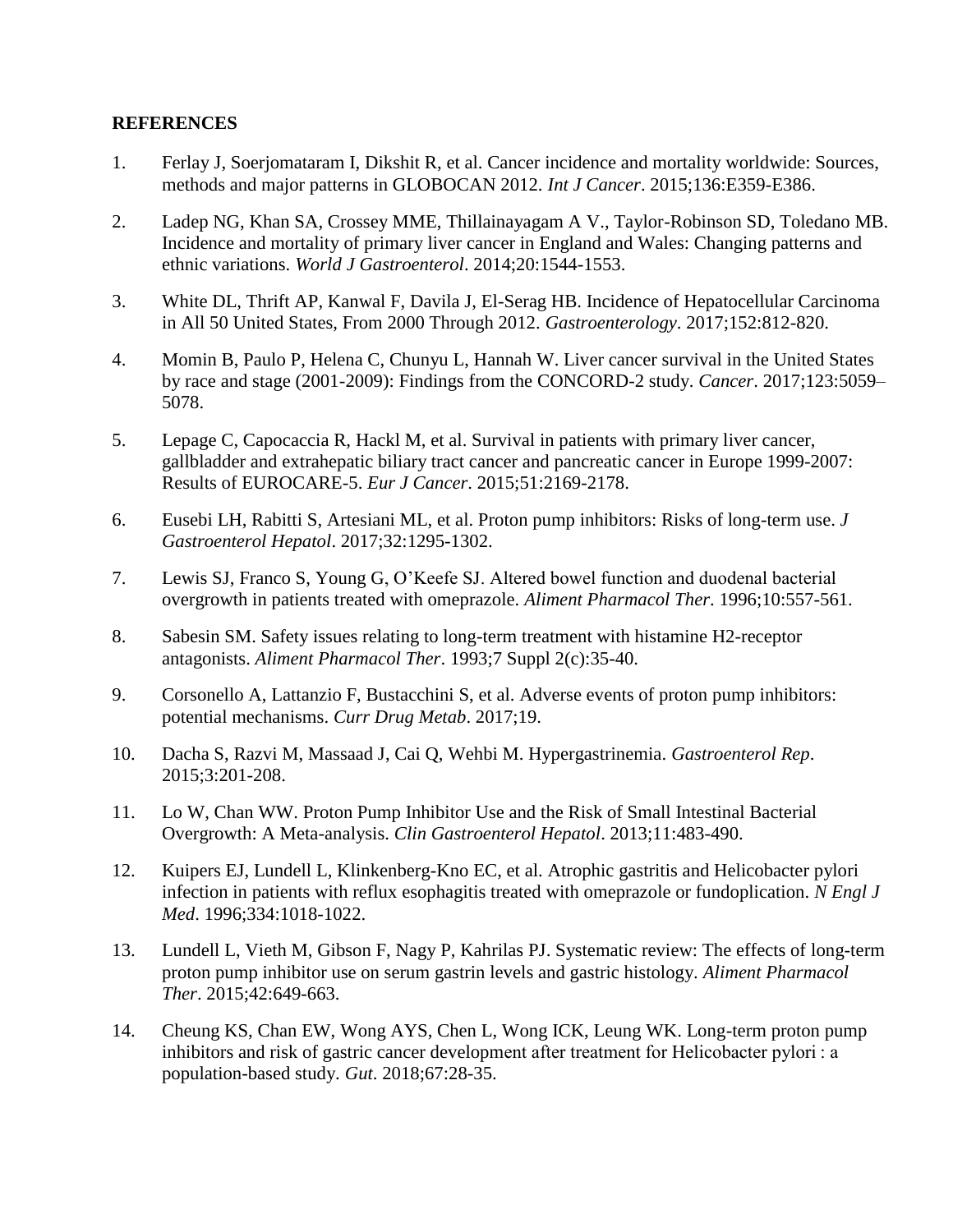- 15. Brusselaers N, Wahlin K, Engstrand L, Lagergren J. Maintenance therapy with proton pump inhibitors and risk of gastric cancer: A nationwide population-based cohort study in Sweden. *BMJ Open*. 2017;7.
- 16. Llorente C, Jepsen P, Inamine T, et al. Gastric acid suppression promotes alcoholic liver disease by inducing overgrowth of intestinal Enterococcus. *Nat Commun*. 2017;8:1-14.
- 17. Hayashi H, Shimamoto K, Taniai E, et al. Liver tumor promoting effect of omeprazole in rats and its possible mechanism of action. *J Toxicol Sci*. 2012;37:491-501.
- 18. Lai S, KF L, Lai H, CL Li, FC S. Proton pump inhibitors and risk of hepatocellular carcinoma: a case-control study in Taiwan. *Acta Gastroenterol Belg*. 2013;76:348-350.
- 19. University of Aberdeen The Institute of Applied Health Sciences. Primary Care Clinical Informatics Unit Research. https://www.abdn.ac.uk/iahs/research/primary-care/pcciur/index.php. Accessed February 2, 2018.
- 20. British Medical Association, Royal Pharmaceutical Society. *British National Formulary*. 60th ed.; 2010.
- 21. World Health Organisation. World Health Organisation Collaborating Centre for Drug Statistics and Methodology. http://www.who.int/medicines/regulation/medicines-safety/toolkit\_ddd/en/. Accessed April 12, 2017.
- 22. Donnelly R. *Scottish Index of Multiple Deprivation 2009: General Report. Edinburgh, UK: Office of the Chief Statistician (The Scottish Government) 2009*.
- 23. UK Biobank. About UK Biobank. http://www.ukbiobank.ac.uk/about-biobank-uk/. Accessed February 2, 2018.
- 24. Whitelegg J. Health and Deprivation: Inequality and the North. *Sociol Health Illn*. 1988;10:314- 315.
- 25. White IR, Royston P, Wood AM. Multiple imputation using chained equations: Issues and guidance for practice. *Stat Med*. 2011;30:377-399.
- 26. Sterne JAC, White IR, Carlin JB, et al. Multiple imputation for missing data in epidemiological and clinical research: potential and pitfalls. *BMJ*. 2009;338:157-160.
- 27. Cole HL, Pennycook S, Hayes PC. The impact of proton pump inhibitor therapy on patients with liver disease. *Aliment Pharmacol Ther*. 2016;44:1213-1223.
- 28. Bosco JLF, Silliman RA, Thwin SS, et al. A most stubborn bias: no adjustment method fully resolves confounding by indication in observational studies. *J Clin Epidemiol*. 2010;63:64-74.
- 29. Karn W, Panadeekarn P, Charat T, Veeravich J, Ungprasert P. Association between gastroesophageal reflux disease and nonalcoholic fatty liver disease: A meta-analysis. *Saudi J Gastroenterol*. 2017;23:311-317.
- 30. Fossmark R, Sagatun L, Nordrum IS, Sandvik AK, Waldum HL. Hypergastrinemia is associated with adenocarcinomas in the gastric corpus and shorter patient survival. *APMIS*. 2015;123:509-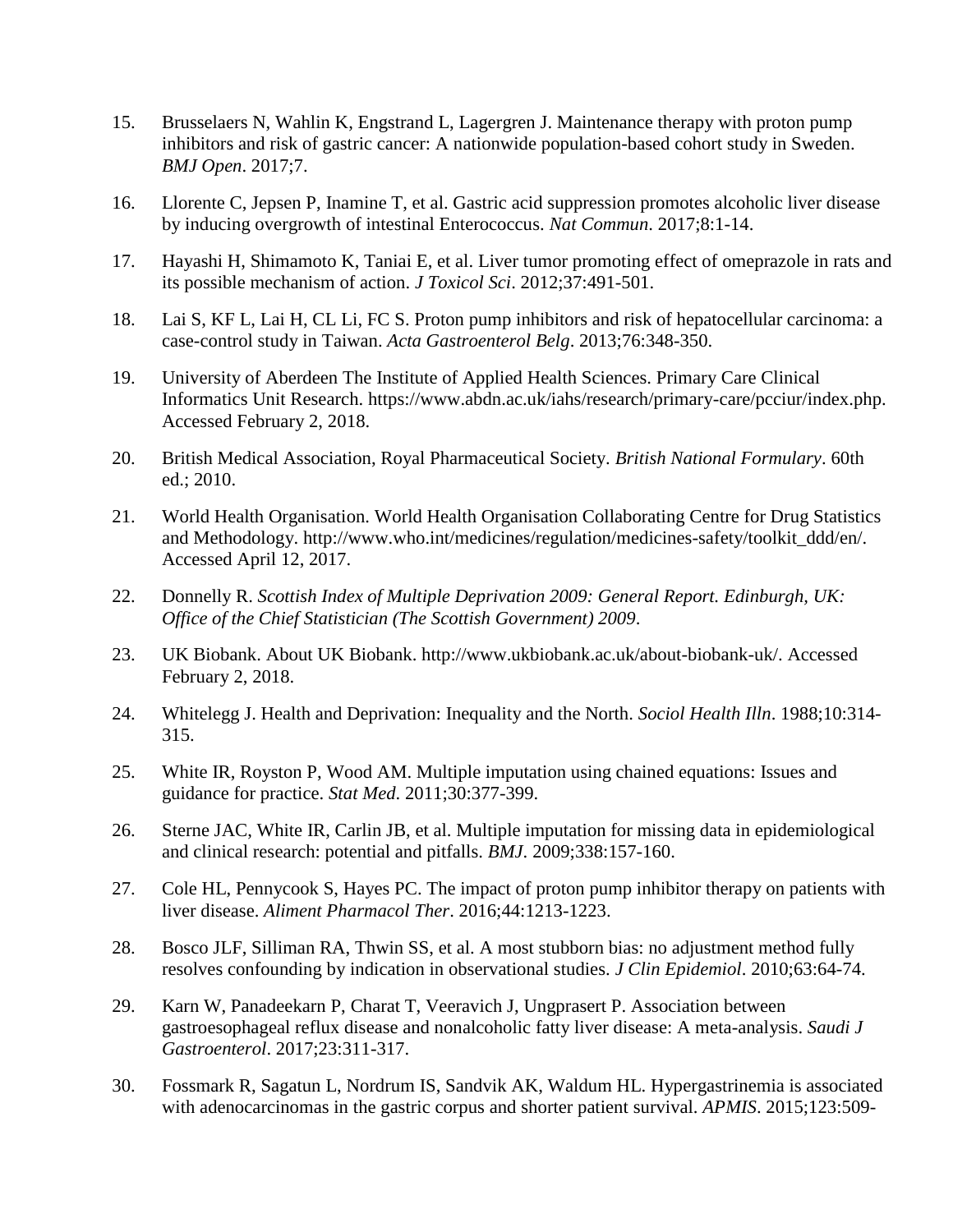514.

- 31. Caplin M, Khan K, Savage K, et al. Expression and processing of gastrin in hepatocellular carcinoma, fibrolamellar carcinoma and cholangiocarcinoma. *J Hepatol*. 1999;30:519-526.
- 32. Thorens J, Froehlich F, Schwizer W, et al. Bacterial overgrowth during treatment with omeprazole compared with cimetidine: a prospective randomised double blind study. *Gut*. 1996;39:54-59.
- 33. Masclee A, Tangerman A, van Schaik A, van der Hoek EW, Van Tongeran JHM. Unconjugated serum bile acid as a marker of small intestinal bacterial overgrowth. *Eur J Clin Invest*. 1989;19:384-389.
- 34. Llorente C, Schnabl B. The Gut Microbiota and Liver Disease. *Cell Mol Gastroenterol Hepatol*. 2015;1:275-284.
- 35. Jansen PLM. Endogenous bile acids as carcinogens. *J Hepatol*. 2007;47:434-435.
- 36. Komichi D, Tazuma S, Nishioka T, Hyogo H, Chayama K. Glycochenodeoxycholate plays a carcinogenic role in immortalized mouse cholangiocytes via oxidative DNA damage. *Free Radic Biol Med*. 2005;39:1418-1427.
- 37. Yadlapati R, Kahrilas PJ. When is proton pump inhibitor use appropriate? *BMC Med*. 2017;15:36.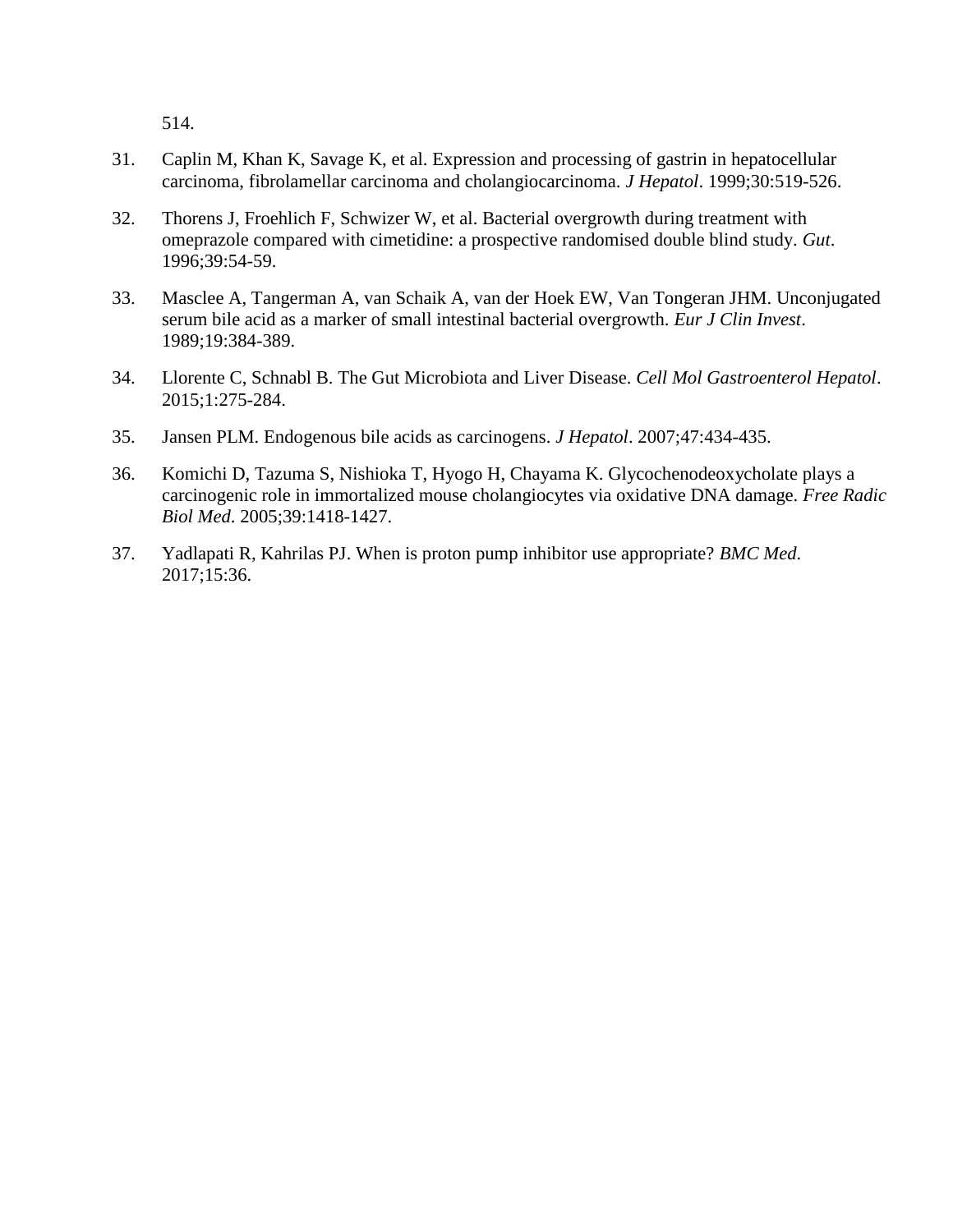|                                                        | Primary Care Clinical   |               | <b>UK Biobank</b> |                |  |  |
|--------------------------------------------------------|-------------------------|---------------|-------------------|----------------|--|--|
|                                                        | <b>Informatics Unit</b> |               |                   |                |  |  |
|                                                        | Cases                   | Controls      | Cases             | Controls       |  |  |
| Count                                                  | 434 (17.1%)             | 2,103 (82.9%) | 182               | 471669         |  |  |
| Median exposure years                                  | 5.47                    | 5.45          |                   |                |  |  |
| (min, max)                                             | (2.00, 13.31)           | (2.00, 13.31) |                   |                |  |  |
| Year of diagnosis: 1996-1999                           | $10(2.3\%)$             |               |                   |                |  |  |
| 2000-2003                                              | 82 (18.9%)              |               |                   |                |  |  |
| 2004-2007                                              | 237 (54.6%)             |               |                   |                |  |  |
| 2008-2011                                              | $105(24.1\%)$           |               | 67 (36.8%)        |                |  |  |
| 2012-2015                                              |                         |               | 115 (63.2%)       |                |  |  |
| Age at index <sup>†</sup> /baseline <sup>†</sup> :0-49 | $12(2.8\%)$             | 61(2.9%)      | $6(3.3\%)$        | 114821 (24.3%) |  |  |
| 50-59                                                  | 62 (14.3%)              | 316 (15.0%)   | 59 (32.4%)        | 158665 (33.6%) |  |  |
| 60-69                                                  | 139 (32.0%)             | 693 (32.9%)   | 114 (62.6%)       | 196054 (41.6%) |  |  |
| 70-79                                                  | 143 (32.9%)             | 693 (32.9%)   | $3(1.6\%)$        | 2129 (0.5%)    |  |  |
| $80+$                                                  | 78 (17.9%)              | 340 (16.2%)   |                   |                |  |  |
| Male                                                   | 292 (67.3%)             | 1412 (67.1%)  | 114 (62.6%)       | 217239 (46.1%) |  |  |
|                                                        | 70 (16.1%)              | 340 (16.2%)   | 27 (14.8%)        | 94450 (20.0%)  |  |  |
| Deprivation: 1 (Least deprived)                        | $61(14.0\%)$            | 294 (14.0%)   | 35 (19.2%)        | 94030 (19.9%)  |  |  |
| 2<br>3                                                 | 84 (19.4%)              | 413 (19.4%)   | 41 (22.5%)        | 93947 (19.9%)  |  |  |
| 4                                                      | 105 (24.2%)             | 501 (23.8%)   | 40 (22.0%)        | 94411 (20.0%)  |  |  |
| 5 (Most deprived)                                      | 107 (24.6%)             | 521 (24.7%)   | 39 (21.4%)        | 94234 (20.0%)  |  |  |
| Missing                                                | $7(1.6\%)$              | 34 (1.6%)     | $0(0.0\%)$        | 597 (0.1%)     |  |  |
|                                                        |                         |               |                   |                |  |  |
| Smoking status <sup>§</sup> : Never                    | 135 (31.1%)             | 806 (38.3%)   | 65 (35.7%)        | 258073 (54.7%) |  |  |
| Previous                                               | 130 (30.0%)             | 578 (27.5%)   | 87 (47.8%)        | 160827 (34.1%) |  |  |
| Current                                                | 116 (26.7%)             | 428 (20.4%)   | 30 (16.5%)        | 50023 (10.6%)  |  |  |
| Missing                                                | 53 (12.2%)              | 291 (13.8%)   | $0(0.0\%)$        | 2746 (0.6%)    |  |  |
| <b>Comorbidities: GORD</b>                             | $<$ 5 ( $<$ 1.1%)       | $17(0.8\%)$   | $6(3.3\%)$        | 19596 (4.2%)   |  |  |
| Cirrhosis                                              |                         |               | $13(7.1\%)$       | 466 $(0.1\%)$  |  |  |
| Hepatitis                                              |                         |               | $16(8.8\%)$       | 2367 (0.5%)    |  |  |
| Liver diseases <sup>#</sup>                            | 34 (7.8%)               | $11(0.5\%)$   |                   |                |  |  |
| Diabetes                                               | 53 (12.2%)              | 89 (4.2%)     | 35 (19.2%)        | 23812 (5.0%)   |  |  |
| Peptic ulcer                                           | 13 (3.0%)               | $24(1.1\%)$   | $<$ 5 ( $<$ 2.7%) | 5729 (1.2%)    |  |  |
| Other drug use: Statins                                | 112(25.8%)              | 572(27.2%)    | 45 (24.7%)        | 76505 (16.2%)  |  |  |
| Aspirin                                                | 158 (36.4%)             | 659(31.3%)    | 43 (23.6%)        | 64755 (13.7%)  |  |  |
|                                                        |                         |               |                   |                |  |  |
| BMI: Normal\under weight                               |                         |               | 47 (25.8%)        | 154943 (32.8%) |  |  |
| Overweight                                             |                         |               | 71 (39.0%)        | 199281 (42.3%) |  |  |
| Obese                                                  | 102 (23.5%)             | 423 (20.1%)   | 64 (35.2%)        | 114531 (24.3%) |  |  |
| Missing\not obese                                      | 332 (76.5%)             | 1680 (79.9%)  |                   |                |  |  |
| Missing                                                |                         |               | $0(0.0\%)$        | 2914 (0.6%)    |  |  |
| Alcohol consumption <sup>§</sup>                       |                         |               |                   |                |  |  |
| Never                                                  | 91 (21.0%)              | 346 (16.4%)   | 30 (16.5%)        | 37871 (8.0%)   |  |  |
| $< 1$ day per week                                     |                         |               | 40 (22.0%)        | 106526 (22.6%) |  |  |
| 1-2 days per week                                      |                         |               | 34 (18.7%)        | 121501 (25.8%) |  |  |
| 3-4 days per week                                      |                         |               | 36 (19.8%)        | 108918 (23.1%) |  |  |
| >4 days per week                                       |                         |               | 42 (23.1%)        | 95422 (20.2%)  |  |  |
| Low                                                    | 189 (43.5%)             | 1104 (52.5%)  |                   |                |  |  |
| High                                                   | 53 (12.2%)              | 93 (4.4%)     |                   |                |  |  |
| Missing                                                | 101 (23.3%)             | 560 (26.7%)   | $0(0.0\%)$        | 1431 (0.3%)    |  |  |

Table1: Characteristics of liver cancer cases and controls in Primary Care Clinical Informatics Unit and UK Biobank

†Age at index date in Primary Care Clinical Informatics Unit data and age at baseline in UK Biobank data.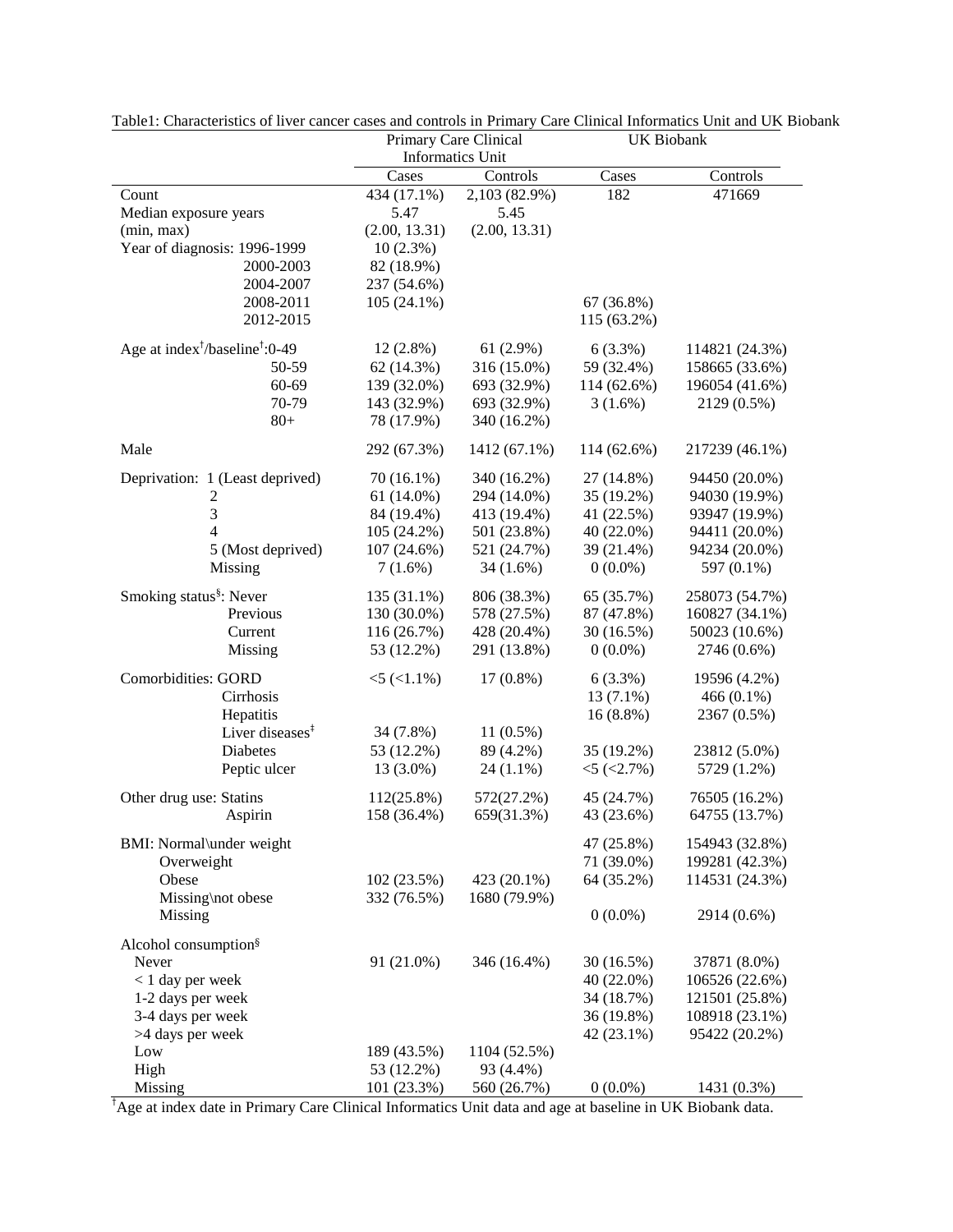‡ Liver diseases includes cirrhosis, alcoholic and non-alcoholic fatty liver, and hepatitis.

§ Alcohol and smoking consumption based upon Read codes in Primary Care Clinical Informatics Unit data and questionnaire data in UK Biobank.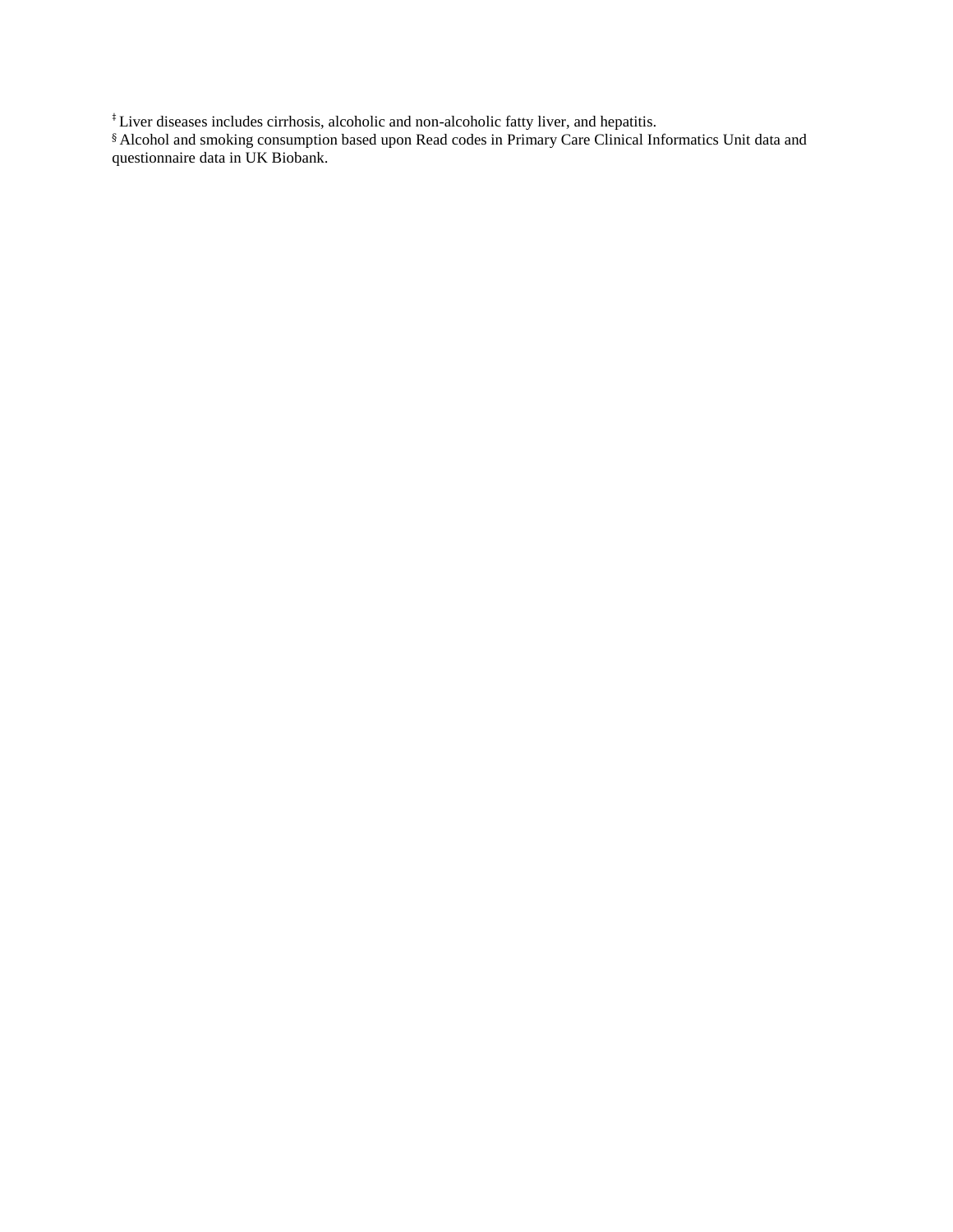|                                                                                 | Cases                      | Controls                    | Unadjusted                                           |                  |                                                      | $\text{Adjusted}^{\dagger}$ | Fully adjusted <sup>#</sup>                          |                  |
|---------------------------------------------------------------------------------|----------------------------|-----------------------------|------------------------------------------------------|------------------|------------------------------------------------------|-----------------------------|------------------------------------------------------|------------------|
|                                                                                 | $n$ (%)                    | $n$ (%)                     | OR (95% CI)                                          | ${\bf P}$        | OR (95% CI)                                          | $\, {\bf P}$                | OR (95% CI)                                          | $\mathbf{P}$     |
| Any PPIs<br>Never<br>Ever                                                       | 289 (66.6%)<br>145 (33.4%) | 1618 (76.9%)<br>485 (23.1%) | $n = 2536$<br>$1.00$ (ref. cat.)<br>1.74(1.38, 2.19) | < 0.001          | $n = 2536$<br>$1.00$ (ref. cat.)<br>1.65(1.28, 2.12) | < 0.001                     | $n = 1533$<br>$1.00$ (ref. cat.)<br>1.80(1.34, 2.41) | < 0.001          |
| 1-11 prescriptions                                                              | 77 (17.7%)                 | 259 (12.3%)                 | 1.74(1.30, 2.32)                                     | < 0.001          | 1.69(1.24, 2.30)                                     | 0.001                       | 1.92(1.33, 2.69)                                     | < 0.001          |
| $12+$ prescriptions                                                             | 68 (15.7%)                 | 226 (10.8%)                 | 1.73(1.28, 2.35)                                     | < 0.001          | 1.60(1.15, 2.23)                                     | 0.005                       | 1.66(1.13, 2.45)                                     | 0.01             |
| 1-6 prescriptions                                                               | 63 (14.5%)                 | 214 (10.2%)                 | 1.70(1.25, 2.33)                                     | 0.001            | 1.71(1.22, 2.38)                                     | 0.002                       | 1.98 (1.35,2.89)                                     | < 0.001          |
| 7-12 prescriptions                                                              | 16(3.7%)                   | 52(2.5%)                    | 1.83(1.02, 3.26)                                     | 0.041            | 1.61(0.87, 2.99)                                     | 0.13                        | 1.58(0.77, 3.25)                                     | 0.213            |
| 13-36 prescriptions                                                             | 49 (11.3%)                 | 153 (7.3%)                  | 1.81(1.28, 2.56)                                     | 0.001            | 1.65(1.14, 2.40)                                     | 0.008                       | 1.68(1.07, 2.61)                                     | 0.022            |
| $37+$ prescriptions                                                             | 17 (3.9%)                  | 66 (3.1%)                   | 1.54(0.87, 2.72)                                     | 0.141            | 1.40(0.75, 2.60)                                     | 0.285                       | 1.72(0.87, 3.38)                                     | 0.115            |
| 1-183 DDDs                                                                      | 59 (13.6%)                 | 198 (9.4%)                  | 1.74(1.26, 2.40)                                     | 0.001            | 1.77(1.26, 2.49)                                     | 0.001                       | 2.06(1.36,3.00)                                      | < 0.001          |
| 184-365 DDDs                                                                    | $16(3.7\%)$                | 52(2.5%)                    | 1.76(0.99, 3.10)                                     | 0.053            | 1.53(0.83, 2.86)                                     | 0.178                       | 1.70(0.84, 3.59)                                     | 0.145            |
| 366 - 1095 DDDs                                                                 | 38 (8.8%)                  | 138 (6.6%)                  | 1.60(1.09, 2.35)                                     | 0.017            | 1.46(0.97, 2.20)                                     | 0.072                       | 1.34(0.80, 2.18)                                     | 0.245            |
| 1096 DDDs+                                                                      | 32 (7.4%)                  | 97 (4.6%)                   | 1.95(1.26,3.01)                                      | 0.003            | 1.75(1.09, 2.82)                                     | $0.02\,$                    | 2.04(1.23, 3.66)                                     | 0.01             |
| PPIs by type:<br>Omeprazole (user v non-user)<br>Lansoprazole (user v non-user) | 93 (21.4%)<br>71 (16.4%)   | 305 (14.5%)<br>256 (12.2%)  | 1.68(1.28, 2.20)<br>1.41(1.05, 1.89)                 | < 0.001<br>0.022 | 1.61(1.20, 2.16)<br>1.31(0.96, 1.80)                 | 0.001<br>0.089              | 1.83(1.30, 2.56)<br>1.34(0.93, 1.93)                 | < 0.001<br>0.117 |
| Any H2RAs<br>Never<br>Ever                                                      | 371 (85.5%)<br>63 (14.5%)  | 1851 (88.1%)<br>252 (11.9%) | $1.00$ (ref. cat.)<br>1.23(0.91, 1.66)               | 0.177            | $1.00$ (ref. cat.)<br>1.19(0.87, 1.64)               | 0.274                       | $1.00$ (ref. cat.)<br>1.21(0.84, 1.76)               | 0.31             |
| 1-11 prescriptions                                                              | 34 (7.8%)                  | 161(7.7%)                   | 1.04(0.70, 1.54)                                     | 0.84             | 1.04(0.69, 1.57)                                     | 0.840                       | 1.22(0.75, 1.96)                                     | 0.418            |
| $12+$ prescriptions                                                             | 29 (6.7%)                  | 91 (4.3%)                   | 1.56(1.01, 2.40)                                     | 0.044            | 1.45 (0.92,2.29)                                     | 0.113                       | 1.22(0.70, 2.07)                                     | 0.496            |
| 1-6 prescriptions                                                               | $27(6.2\%)$                | $129(6.1\%)$                | 1.03(0.66, 1.58)                                     | 0.907            | 1.06(0.67, 1.65)                                     | 0.830                       | 1.25(0.70, 2.03)                                     | 0.406            |
| 7-12 prescriptions                                                              | $7(1.6\%)$                 | $32(1.5\%)$                 | 1.10(0.48, 2.50)                                     | 0.821            | 1.00(0.43, 2.37)                                     | 0.988                       | 1.10(0.42, 2.93)                                     | 0.845            |
| 13-36 prescriptions                                                             | $20(4.6\%)$                | 61 $(2.9\%)$                | 1.60(0.95, 2.68)                                     | 0.078            | 1.54(0.90, 2.65)                                     | 0.112                       | 1.46(0.79, 2.72)                                     | 0.235            |
| $37+$ prescriptions                                                             | $9(2.1\%)$                 | $30(1.4\%)$                 | 1.49(0.70, 3.15)                                     | 0.295            | 1.24(0.54, 2.83)                                     | 0.604                       | 0.75(0.26, 2.09)                                     | 0.580            |
| 1-183 DDDs                                                                      | $26(6.0\%)$                | 124 (5.9%)                  | 1.03(0.66, 1.60)                                     | 0.887            | 1.07(0.68, 1.70)                                     | 0.761                       | 1.24(0.73, 2.12)                                     | 0.429            |
| 184-365 DDDs                                                                    | $8(1.8\%)$                 | 28 (1.3%)                   | 1.39(0.52, 3.09)                                     | 0.415            | 1.19(0.52, 2.72)                                     | 0.682                       | 1.47(0.56, 3.86)                                     | 0.437            |
| 366 - 1095 DDDs                                                                 | $20(4.6\%)$                | 64 (3.0%)                   | 1.52(0.91, 2.54)                                     | 0.111            | 1.50(0.88, 2.55)                                     | 0.137                       | 1.33(0.71, 2.50)                                     | 0.374            |
| 1096 DDDs+                                                                      | $9(2.1\%)$                 | 36(1.7%)                    | 1.25(0.60, 2.62)                                     | 0.546            | 1.03(0.46, 2.30)                                     | 0.934                       | 0.79(0.30, 2.07)                                     | 0.629            |
| H2RAs by type:<br>Cimetidine (user v non-user)<br>Ranitidine (user v non-user)  | 19 (4.4%)<br>45 (10.4%)    | 92 (4.4%)<br>166 (7.9%)     | 0.94(0.56, 1.57)<br>1.35(0.95, 1.90)                 | 0.801<br>0.097   | 0.85(0.49, 1.47)<br>1.38(0.96, 1.99)                 | 0.564<br>0.083              | 0.97(0.50, 1.88)<br>1.41(0.91, 2.15)                 | 0.923<br>0.110   |

Table 2. The association between PPI and H2RA use and risk of liver cancer in Primary Care Clinical Informatics Unit.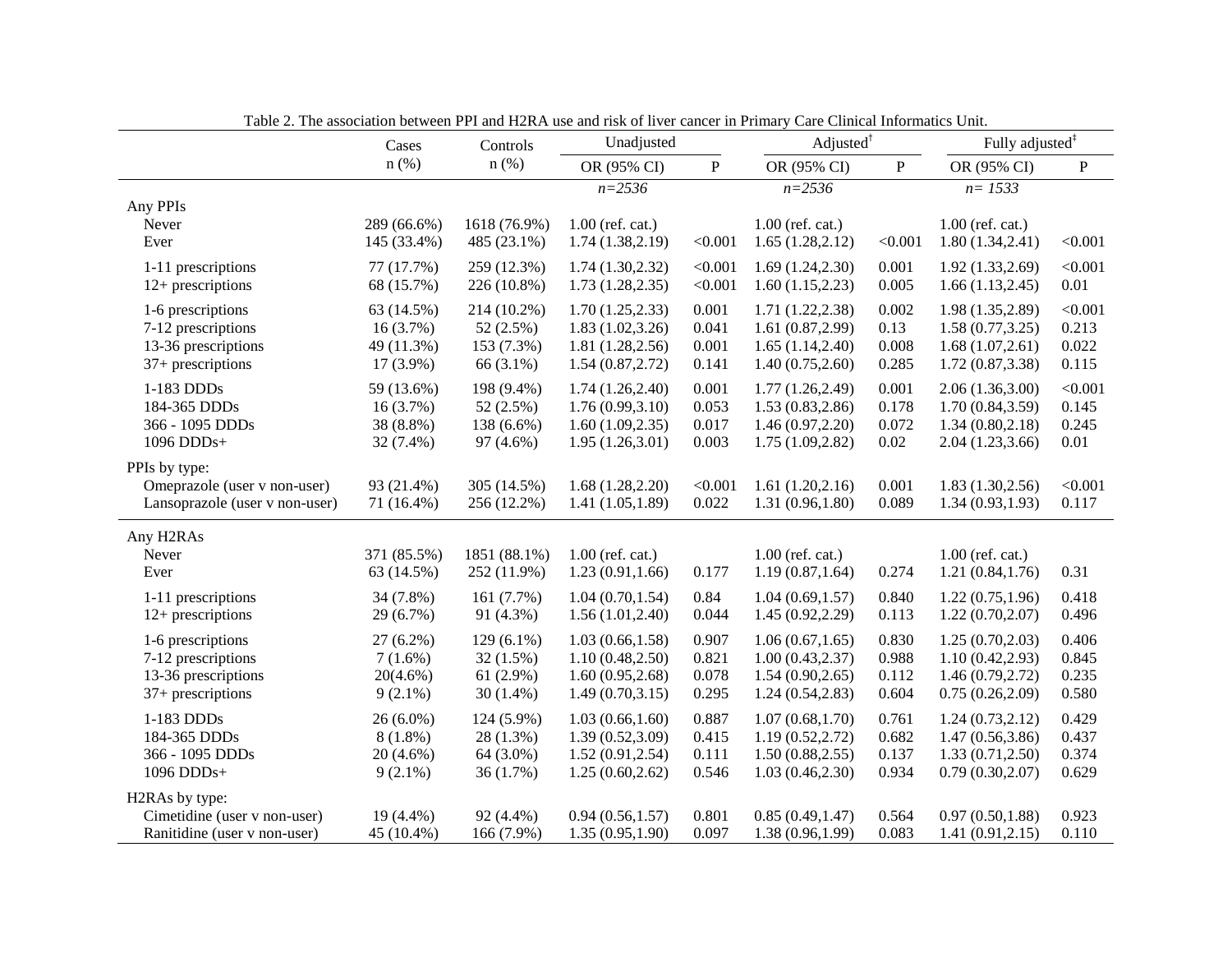<sup>†</sup>Study matched on age, gender and general practice and model contains obesity, comorbidities in exposure period (including diabetes, coronary heart disease, myocardial infarction, heart failure, peripheral vascular disease, cerebrovascular disease, cerebrovascular accident, chronic obstructive pulmonary disease, mental illness, liver disease, peptic ulcer disease) and other medication use in exposure period (statins, aspirin)

‡ Same model as † but alcohol and smoking added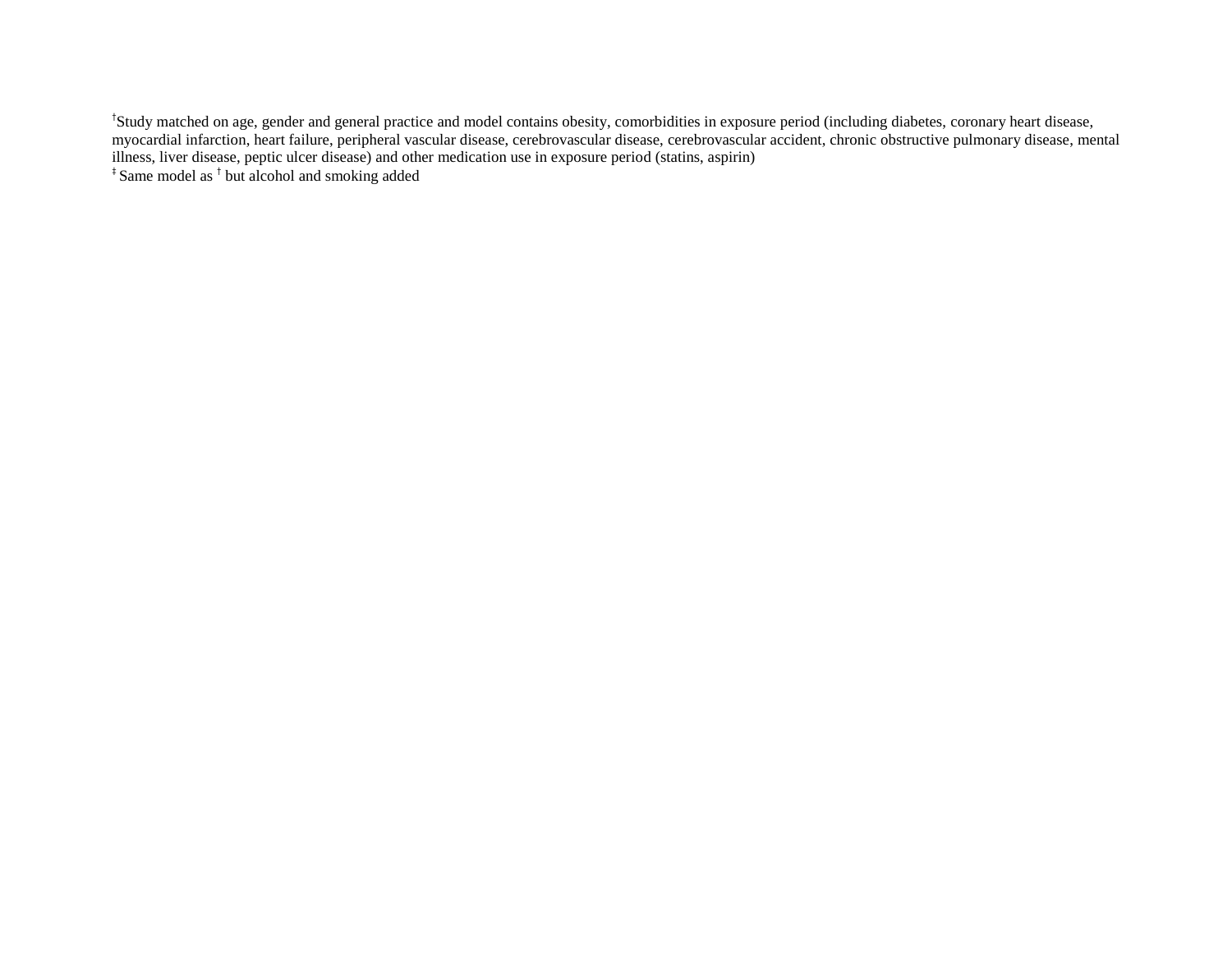|                                                      | Unadjusted<br>Cases<br>Controls |                  |                   | $\text{Adjusted}^{\text{T}}$ | Fully adjusted <sup>#</sup> |            |                   |         |
|------------------------------------------------------|---------------------------------|------------------|-------------------|------------------------------|-----------------------------|------------|-------------------|---------|
|                                                      | $n/N$ (%)                       | $n/N$ $(\%)$     | OR (95% CI)       | P                            | OR (95% CI)                 | P          | OR (95% CI)       | P       |
| PPIs (user versus non-user)                          |                                 |                  |                   |                              |                             |            |                   |         |
| Main analysis                                        | 145/434 (33.4%)                 | 485/2103 (23.1%) | 1.74 (1.38,2.19)) | < 0.001                      | 1.65(1.28, 2.12)            | ${<}0.001$ | 1.80 (1.34, 2.41) | < 0.001 |
| Removing prescriptions 2 years before index          | 92/336 (27.4%)                  | 320/1631 (19.6%) | 1.59(1.20, 2.10)  | 0.001                        | 1.50(1.10.2.05)             | 0.010      | 1.65 (1.15,2.35)  | 0.006   |
| Removing prescriptions 4 years before index          | 40/205 (19.5%)                  | 149/988 (15.1%)  | 1.38(0.92, 2.06)  | 0.120                        | 1.30(0.83, 2.02)            | 0.252      | 1.60 (0.97,2.64)  | 0.065   |
| Lifestyle factors adjusted for using MI <sup>§</sup> | 145/434 (33.4%)                 | 485/2103 (23.1%) | 1.74(1.38, 2.19)  | < 0.001                      | 1.65(1.28, 2.12)            | < 0.001    | 1.67 (1.29,2.15)  | < 0.001 |
| Ever use $\geq$ 3 prescriptions                      | 104/434 (24.0%)                 | 340/2103 (16.2%) | 1.67(1.29, 2.16)  | < 0.001                      | 1.57(1.18, 2.07)            | 0.002      | 1.61 (1.16,2.22)  | 0.004   |
| Additionally adjusting for H2RAs <sup>1</sup>        | 145/434 (33.4%)                 | 485/2103 (23.1%) | 1.74 (1.38,2.19)) | < 0.001                      | 1.64 (1.27, 2.12)           | < 0.001    | 1.79 (1.33,2.40)  | < 0.001 |
| H <sub>2</sub> RAs (user versus non-user)            |                                 |                  |                   |                              |                             |            |                   |         |
| Main analysis                                        | 63/434 (14.5%)                  | 252/2103 (11.9%) | 1.23(0.91, 1.66)  | 0.177                        | 1.19(0.87, 1.64)            | 0.274      | 1.21 (0.84, 1.76) | 0.310   |
| Removing prescriptions 2 years before index          | 51/336 (15.2%)                  | 205/1631 (12.6%) | 1.22(0.88, 1.70)  | 0.248                        | 1.20(0.84, 1.71)            | 0.323      | 1.14(0.75, 1.74)  | 0.525   |
| Removing prescriptions 4 years before index          | 29/205 (14.1%)                  | 112/988 (11.3%)  | 1.24(0.79, 1.93)  | 0.352                        | 1.20(0.74, 1.93)            | 0.464      | 1.03 (0.60, 1.78) | 0.907   |
| Lifestyle factors adjusted for using MI <sup>§</sup> | 63/434 (14.5%)                  | 252/2103 (11.9%) | 1.23(0.91, 1.66)  | 0.177                        | 1.19(0.87, 1.64)            | 0.274      | 1.22 (0.89,1.69)  | 0.215   |
| Ever use $\geq$ 3 prescriptions                      | 48/434 (11.1%)                  | 158/2103 (7.5%)  | 1.49(1.05, 2.10)  | 0.023                        | 1.43(1.00, 2.06)            | 0.051      | 1.38 (0.90, 2.12) | 0.136   |
| Additionally adjusting for PPIs <sup>1</sup>         | 145/434 (33.4%)                 | 485/2103 (23.1%) | 1.74(1.38, 2.19)  | < 0.001                      | 1.05 (0.76,1.46)            | 0.774      | 1.06 (0.72,1.55)  | 0.776   |

Table 3. Sensitivity analysis for the association between PPI and H2RA use and risk of liver cancer in Primary Care Clinical Informatics Unit.

†Study matched on age, gender and general practice and model contains obesity, comorbidities in exposure period (including diabetes, coronary heart disease, myocardial infarction, heart failure, peripheral vascular disease, cerebrovascular disease, cerebrovascular accident, chronic obstructive pulmonary disease, mental

illness, liver disease, peptic ulcer disease) and other medication use in exposure period (statins, aspirin)

<sup>‡</sup> Same model as <sup>†</sup> but alcohol and smoking added.

§Using multiple imputation to adjust for alcohol and smoking.

¶Model same as † and ‡ but additionally contains H2RAs and PPIs.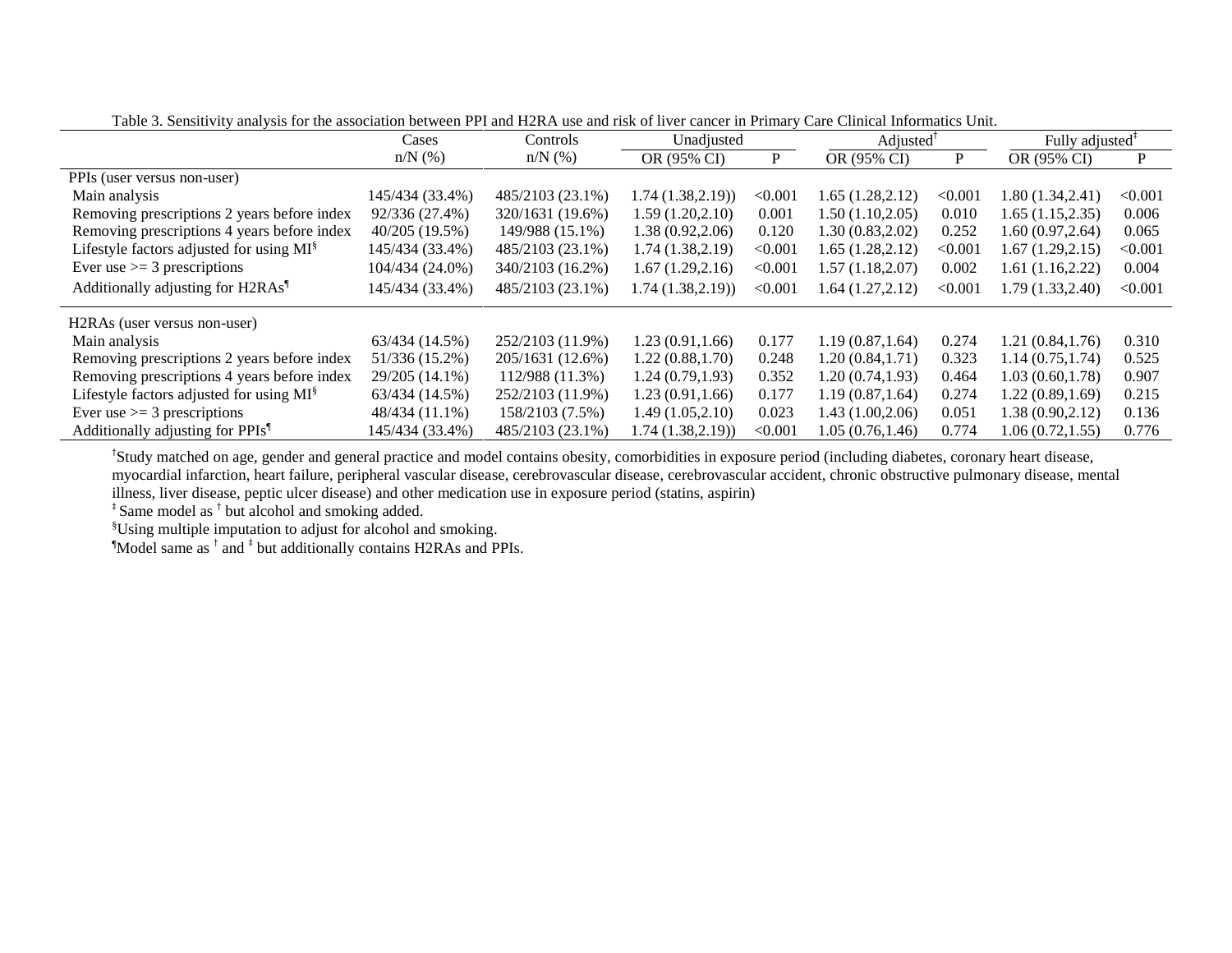|                                    | <b>Users</b> |         | Non-users |         | Unadjusted       |         | Adjusted <sup><math>†</math></sup> |         |  |
|------------------------------------|--------------|---------|-----------|---------|------------------|---------|------------------------------------|---------|--|
|                                    | Cases        | P-years | Cases     | P-years | HR (95% CI)      | P       | HR (95% CI)                        | P       |  |
| Any liver cancer                   |              |         |           |         | $cases = 182$    |         | $cases = 182$                      |         |  |
| Any PPIs                           | 40           | 208846  | 142       | 1949660 | 2.08(1.46, 2.96) | < 0.001 | 1.99 (1.34, 2.94)                  | < 0.001 |  |
| Omeprazole                         | 24           | 122894  | 158       | 2035613 | 2.01(1.31, 3.09) | < 0.001 | 1.78(1.12, 2.83)                   | 0.01    |  |
| Lansoprazole                       | 15           | 73849   | 167       | 2084658 | 2.01(1.18, 3.42) | 0.01    | 1.82(1.05, 3.18)                   | 0.03    |  |
| Any H2RAs                          | 8            | 39003   | 174       | 2119503 | 2.26(1.11, 4.59) | 0.02    | 1.70(0.82, 3.53)                   | 0.16    |  |
| Ranitidine                         | 8            | 36319   | 174       | 2122188 | 2.45(1.21, 4.98) | 0.01    | 1.82(0.87, 3.79)                   | 0.11    |  |
| Hepatocellular carcinoma           |              |         |           |         |                  |         |                                    |         |  |
| Any PPIs                           | 20           | 208846  | 68        | 1949660 | 2.13(1.29, 3.51) | < 0.001 | 1.60(0.91, 2.83)                   | 0.11    |  |
| Any H2RAs                          | 5            | 39003   | 83        | 2119503 | 2.93(1.19, 7.23) | 0.02    | 1.24(0.46, 3.37)                   | 0.67    |  |
| Intrahepatic bile duct carcinoma   |              |         |           |         |                  |         |                                    |         |  |
| Any PPIs                           | 17           | 208846  | 55        | 1949660 | 2.28(1.32, 3.94) | < 0.001 | 3.12(1.72, 5.68)                   | < 0.001 |  |
| Any H <sub>2</sub> RA <sub>s</sub> | 2            | 39003   | 70        | 2119503 | 1.41(0.34, 5.73) | 0.64    | 1.58(0.38, 6.56)                   | 0.53    |  |

Table 4. The association between PPI and H2RA use and risk of liver cancer in UK Biobank.

†Model contains age at baseline, gender, deprivation, BMI, alcohol, smoking, comorbidities at baseline (including GORD, peptic ulcer disease, cirrhosis, hepatitis and diabetes) and other medication use at baseline (statins, aspirin).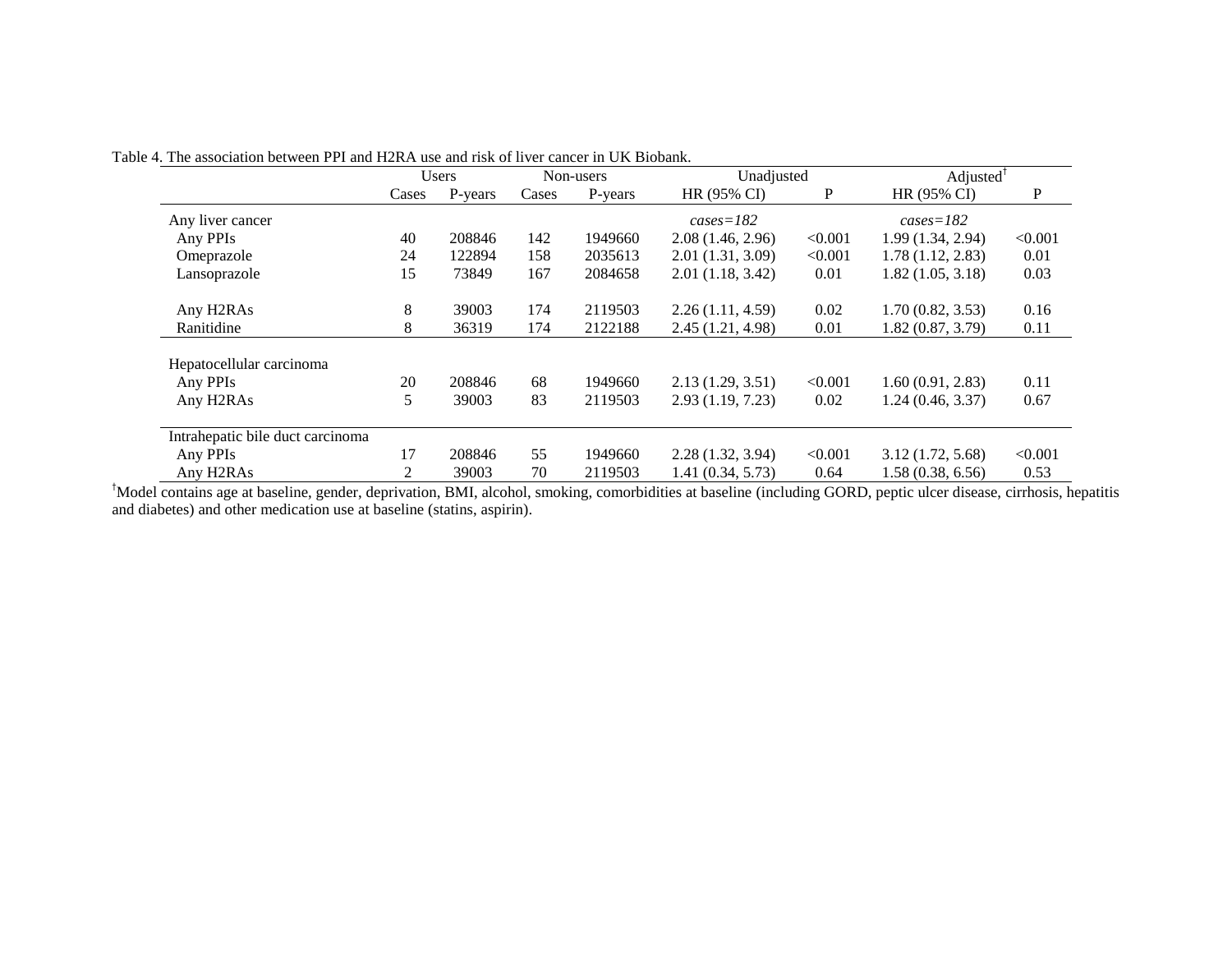|                                             |                | Users   | Non-users |         | Unadjusted        |         | Adjusted <sup><math>\dagger</math></sup> |         |
|---------------------------------------------|----------------|---------|-----------|---------|-------------------|---------|------------------------------------------|---------|
|                                             | Cases          | P-years | Cases     | P-years | HR (95% CI)       | P       | HR (95% CI)                              | P       |
| Any liver cancer                            |                |         |           |         |                   |         |                                          |         |
| PPIs (main)                                 | 40             | 208846  | 142       | 1949660 | 2.08(1.46, 2.96)  | < 0.001 | 1.99(1.34, 2.94)                         | < 0.001 |
| PPIs (adjusting for $H2RAs†$ )              | 40             | 208846  | 142       | 1949660 | 2.08 (1.46, 2.96) | < 0.001 | 2.33(1.58, 3.42)                         | < 0.001 |
| PPIs (2 year lag)                           | 31             | 162986  | 120       | 1525719 | 1.89(1.27, 2.81)  | < 0.001 | 1.79(1.15, 2.77)                         | 0.01    |
| PPIs (4 year lag)                           | 12             | 73143   | 65        | 689489  | 1.28(0.69, 2.39)  | 0.43    | 1.30(0.66, 2.55)                         | 0.45    |
| H <sub>2</sub> RA <sub>s</sub> (main)       | 8              | 39003   | 174       | 2119503 | 2.26(1.11, 4.59)  | 0.02    | 1.70(0.82, 3.53)                         | 0.16    |
| H2RAs (adjusting for $PPIs^{\dagger}$ )     | 8              | 39003   | 174       | 2119503 | 2.26(1.11, 4.59)  | 0.02    | 2.10(1.03, 4.31)                         | 0.04    |
| H <sub>2</sub> RAs (2 year lag)             | 8              | 30557   | 143       | 1658149 | 2.73(1.34, 5.57)  | 0.01    | 2.02(0.96, 4.25)                         | 0.06    |
| H2RAs(4 year lag)                           | $\overline{4}$ | 13984   | 73        | 748647  | 2.60(0.95, 7.11)  | 0.06    | 2.26(0.80, 6.39)                         | 0.12    |
| Hepatocellular carcinoma                    |                |         |           |         |                   |         |                                          |         |
| PPIs (main)                                 | 20             | 208846  | 68        | 1949660 | 2.13(1.29, 3.51)  | < 0.001 | 1.60(0.91, 2.83)                         | 0.11    |
| PPIs (adjusting for $H2RAs†$ )              | 20             | 208846  | 68        | 1949660 | 2.13(1.29, 3.51)  | < 0.001 | 2.06(1.18, 3.58)                         | 0.01    |
| PPIs (2 year lag)                           | 18             | 162986  | 59        | 1525719 | 2.19(1.29, 3.73)  | < 0.001 | 1.62(0.89, 2.94)                         | 0.11    |
| Any H2RAs (main)                            | 5              | 39003   | 83        | 2119503 | 2.93 (1.19, 7.23) | 0.02    | 1.24(0.46, 3.37)                         | 0.67    |
| Any H2RAs (adjusting for $PPIs^{\dagger}$ ) | 5              | 39003   | 83        | 2119503 | 2.93 (1.19, 7.23) | 0.02    | 2.34(0.94, 5.86)                         | 0.07    |
| Any H2RAs (2 year lag)                      | 5              | 30557   | 72        | 1658149 | 3.36(1.36, 8.32)  | 0.01    | 1.45(0.53, 4.00)                         | 0.47    |
| Intrahepatic bile duct carcinoma            |                |         |           |         |                   |         |                                          |         |
| PPIs (main)                                 | 17             | 208846  | 55        | 1949660 | 2.28(1.32, 3.94)  | < 0.001 | 3.12(1.72, 5.68)                         | < 0.001 |
| PPIs (adjusting for $H2RAs†$ )              | 17             | 208846  | 55        | 1949660 | 2.28 (1.32, 3.94) | < 0.001 | 3.11(1.71, 5.66)                         | < 0.001 |
| PPIs (2 year lag)                           | 11             | 162986  | 44        | 1525719 | 1.82(0.94, 3.54)  | 0.08    | 2.63(1.28, 5.40)                         | 0.01    |
| Any H2RAs (main)                            | 2              | 39003   | 70        | 2119503 | 1.41(0.34, 5.73)  | 0.64    | 1.58(0.38, 6.56)                         | 0.53    |
| Any H2RAs (adjusting for $PPIs^{\dagger}$ ) | $\overline{2}$ | 39003   | 70        | 2119503 | 1.41(0.34, 5.73)  | 0.64    | 1.59(0.39, 6.54)                         | 0.52    |
| Any H2RAs (2 year lag)                      | $\overline{2}$ | 30557   | 53        | 1658149 | 1.85(0.45, 7.58)  | 0.39    | 2.20(0.52, 9.28)                         | 0.28    |

Table 5. Sensitivity analysis for the association between PPI and H2RA use and risk of liver cancer in UK Biobank.

†Model contains age at baseline, gender, deprivation, BMI, alcohol, smoking, comorbidities at baseline (including GORD, peptic ulcer disease, cirrhosis, hepatitis and diabetes) and other medication use at baseline (statins, aspirin).

<sup>‡</sup> Same model as <sup>†</sup> but additionally containing PPIs and H2RAs.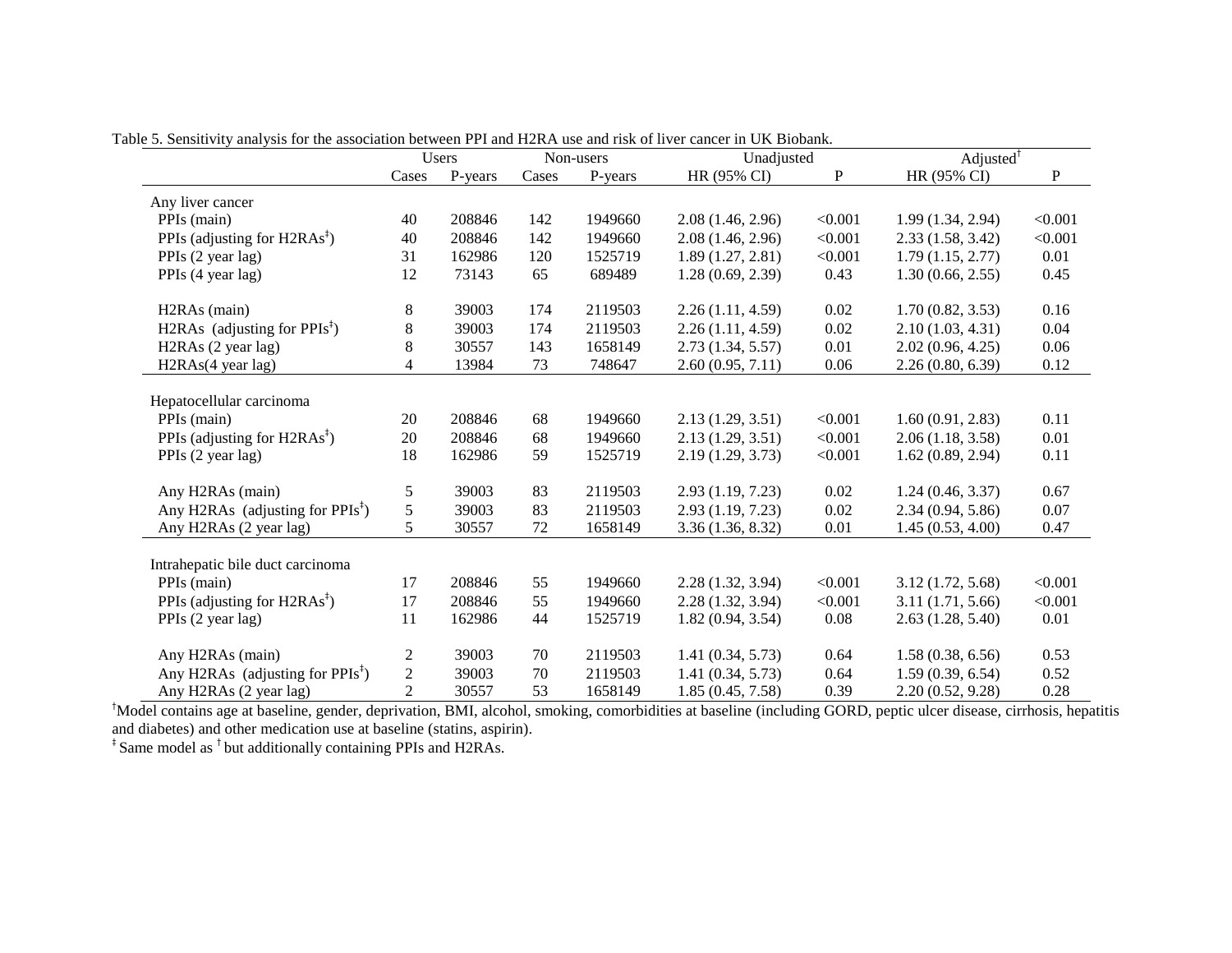# **Statement of Interests**

- 1. Authors' declaration of personal interests: All authors have no conflict of interest to declare.
- 2. Declaration of funding interests: This study was funded by Queen's University Belfast and the University of Aberdeen (providing funding to access PCCIU data), a CRUK Population Research Postdoctoral Fellowship for ÚCMcM (providing funding to access UK Biobank) and the Vietnam International Education Cooperation Department (providing funding for a PhD for KTT)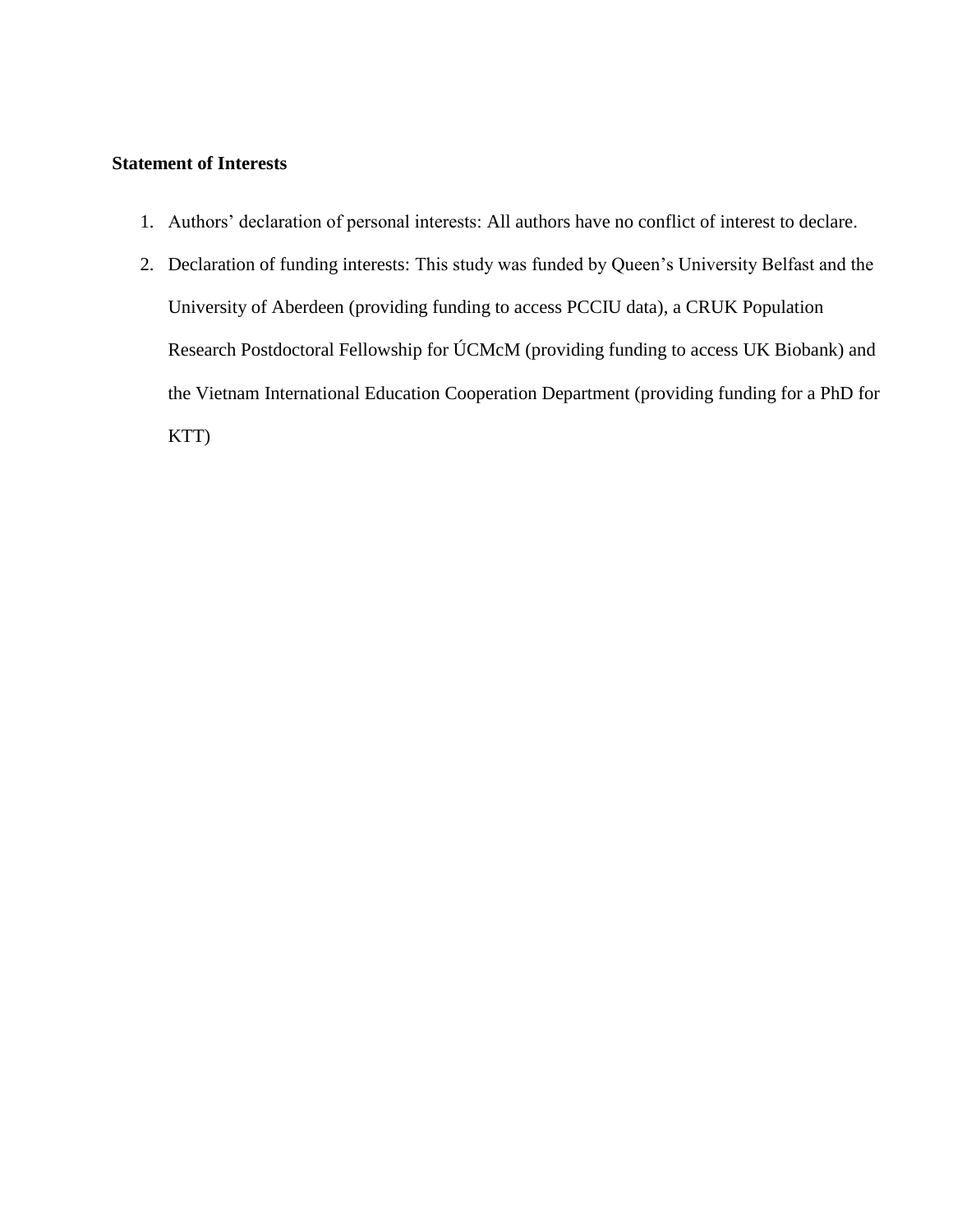STROBE Checklist for study titled "Proton pump inhibitor and histamine-2 receptor antagonist use and risk of liver cancer in two population-based studies**"**

|                              | <b>Item</b><br>No | Recommendation                                                                                                                                           | Criteria<br>addressed | Page  | <b>Section addressed</b>                        |
|------------------------------|-------------------|----------------------------------------------------------------------------------------------------------------------------------------------------------|-----------------------|-------|-------------------------------------------------|
| <b>Title and abstract</b>    | 1                 | $(a)$ Indicate the study's design<br>with a commonly used term in the<br>title or the abstract                                                           | Yes                   | 3     | <b>See Structured Summary.</b>                  |
|                              |                   | $(b)$ Provide in the abstract an<br>informative and balanced<br>summary of what was done and<br>what was found                                           | Yes                   | 3     | <b>See Structured Summary.</b>                  |
| <b>Introduction</b>          |                   |                                                                                                                                                          |                       |       |                                                 |
| Background/rationale         | 2                 | Explain the scientific background<br>and rationale for the investigation<br>being reported                                                               | Yes                   | 5     | See Introduction,<br>paragraph 1 and 2.         |
| Objectives                   | 3                 | State specific objectives, including<br>any prespecified hypotheses                                                                                      | Yes                   | 5     | See Introduction,<br>paragraph 3.               |
| <b>Methods</b>               |                   |                                                                                                                                                          |                       |       |                                                 |
| Study design                 | $\overline{4}$    | Present key elements of study<br>design early in the paper                                                                                               | Yes                   | 6,8   | See Methods, Study<br>design.                   |
| Setting                      | 5                 | Describe the setting, locations,<br>and relevant dates, including<br>periods of recruitment, exposure,<br>follow-up, and data collection                 | Yes                   | 6,7,8 | <b>See Methods, Study</b><br>design.            |
| Participants                 | 6                 | $(a)$ Give the eligibility criteria,<br>and the sources and methods of<br>selection of participants. Describe<br>methods of follow-up                    | Yes                   | 6,8   | <b>See Methods, Study</b><br>design.            |
|                              |                   | $(b)$ For matched studies, give<br>matching criteria and number of<br>exposed and unexposed                                                              | Yes                   | 6     | See Methods, Study<br>design.                   |
| Variables                    | 7                 | Clearly define all outcomes,<br>exposures, predictors, potential<br>confounders, and effect modifiers.<br>Give diagnostic criteria, if<br>applicable     | Yes                   | 7,8   | <b>See Methods, Exposure</b><br>and Covariates. |
| Data sources/<br>measurement | $8*$              | For each variable of interest, give<br>sources of data and details of<br>methods of assessment<br>(measurement). Describe<br>comparability of assessment | Yes                   | 7,8   | See Methods, Exposure<br>and Covariates.        |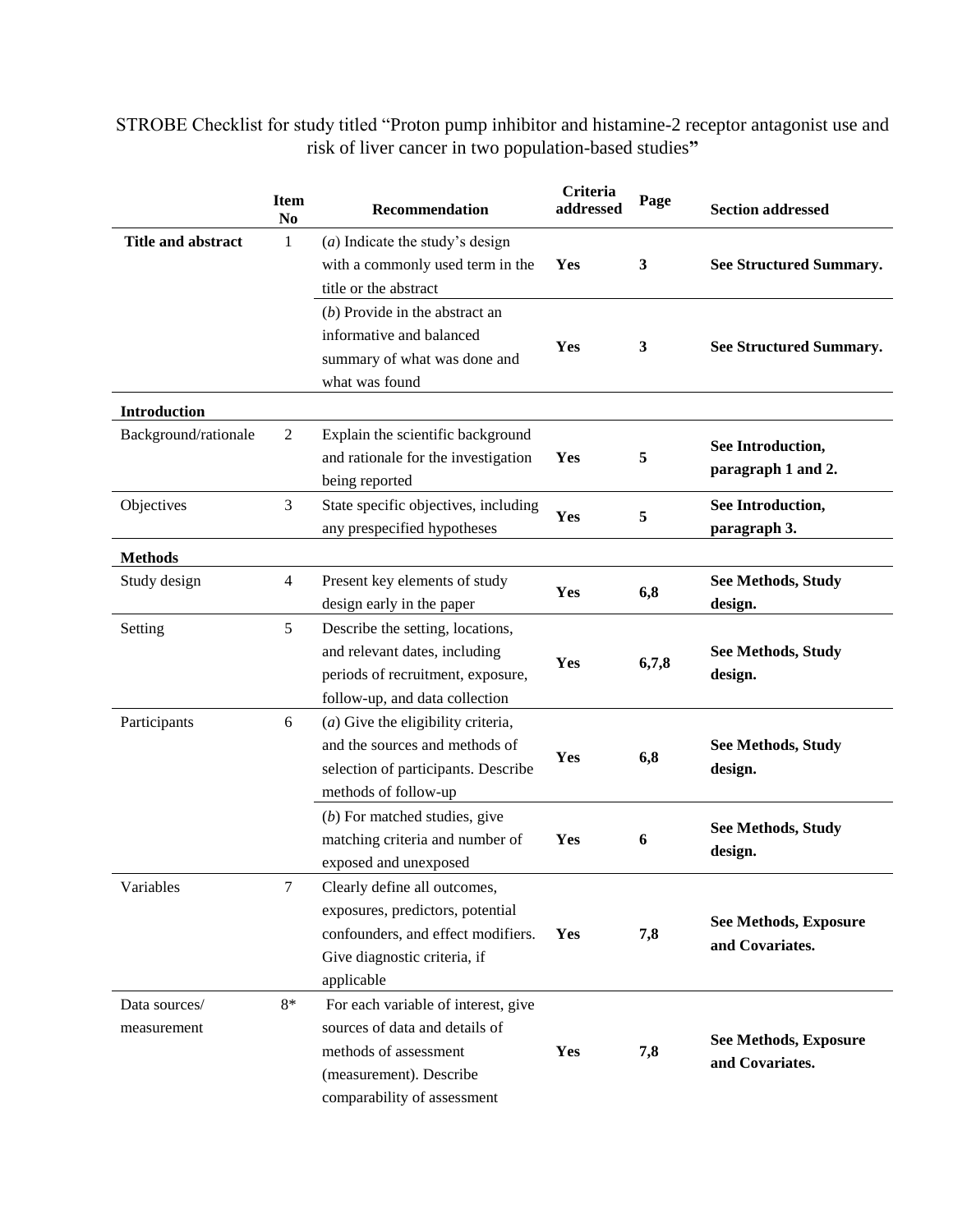|                     |       | methods if there is more than one     |            |                       |                                 |
|---------------------|-------|---------------------------------------|------------|-----------------------|---------------------------------|
|                     |       | group                                 |            |                       |                                 |
| <b>Bias</b>         | 9     | Describe any efforts to address       |            |                       | See Methods, Statistical        |
|                     |       | potential sources of bias             | Yes        | 9,10                  | analysis – particularly the     |
|                     |       |                                       |            |                       | sensitivity analyses.           |
| Study size          | 10    | Explain how the study size was        |            |                       |                                 |
|                     |       | arrived at                            | $N\Lambda$ |                       |                                 |
| Quantitative        | 11    | Explain how quantitative variables    |            |                       |                                 |
| variables           |       | were handled in the analyses. If      |            | See Methods, Exposure |                                 |
|                     |       | applicable, describe which            | Yes        | 7                     | data.                           |
|                     |       | groupings were chosen and why         |            |                       |                                 |
| Statistical methods | 12    | $(a)$ Describe all statistical        |            |                       |                                 |
|                     |       | methods, including those used to      | Yes        | 9,10                  | <b>See Methods, Statistical</b> |
|                     |       | control for confounding               |            |                       | analysis.                       |
|                     |       | $(b)$ Describe any methods used to    |            |                       |                                 |
|                     |       | examine subgroups and                 | Yes        | 9,10                  | See Methods, Statistical        |
|                     |       | interactions                          |            |                       | analysis.                       |
|                     |       | $(c)$ Explain how missing data were   |            |                       | See Methods, Statistical        |
|                     |       | addressed                             | Yes        |                       | analysis, paragraph 3.          |
|                     |       | $(d)$ If applicable, explain how loss |            |                       |                                 |
|                     |       | to follow-up was addressed            | $N\$       |                       |                                 |
|                     |       | $(e)$ Describe any sensitivity        |            |                       | See Methods, Statistical        |
|                     |       | analyses                              | Yes        | 9,10                  | analysis, paragraph 3 and       |
|                     |       |                                       |            |                       | 5.                              |
| <b>Results</b>      |       |                                       |            |                       |                                 |
| Participants        | $13*$ | (a) Report numbers of individuals     |            |                       |                                 |
|                     |       | at each stage of study-eg             |            |                       |                                 |
|                     |       | numbers potentially eligible,         |            |                       |                                 |
|                     |       | examined for eligibility,             | Yes        | 19                    | See Table 1.                    |
|                     |       | confirmed eligible, included in the   |            |                       |                                 |
|                     |       | study, completing follow-up, and      |            |                       |                                 |
|                     |       | analysed                              |            |                       |                                 |
|                     |       | (b) Give reasons for non-             |            |                       |                                 |
|                     |       | participation at each stage           | $N\$       |                       |                                 |
|                     |       | (c) Consider use of a flow diagram    | $N\$       |                       |                                 |
| Descriptive data    | $14*$ | (a) Give characteristics of study     |            |                       |                                 |
|                     |       | participants (eg demographic,         |            |                       |                                 |
|                     |       | clinical, social) and information     | Yes        | 19                    | See Table 1.                    |
|                     |       | on exposures and potential            |            |                       |                                 |
|                     |       | confounders                           |            |                       |                                 |
|                     |       | (b) Indicate number of participants   |            |                       |                                 |
|                     |       | with missing data for each            | Yes        | 19                    | See Table 1, missing data       |
|                     |       | variable of interest                  |            |                       | clearly shown.                  |
|                     |       |                                       |            |                       |                                 |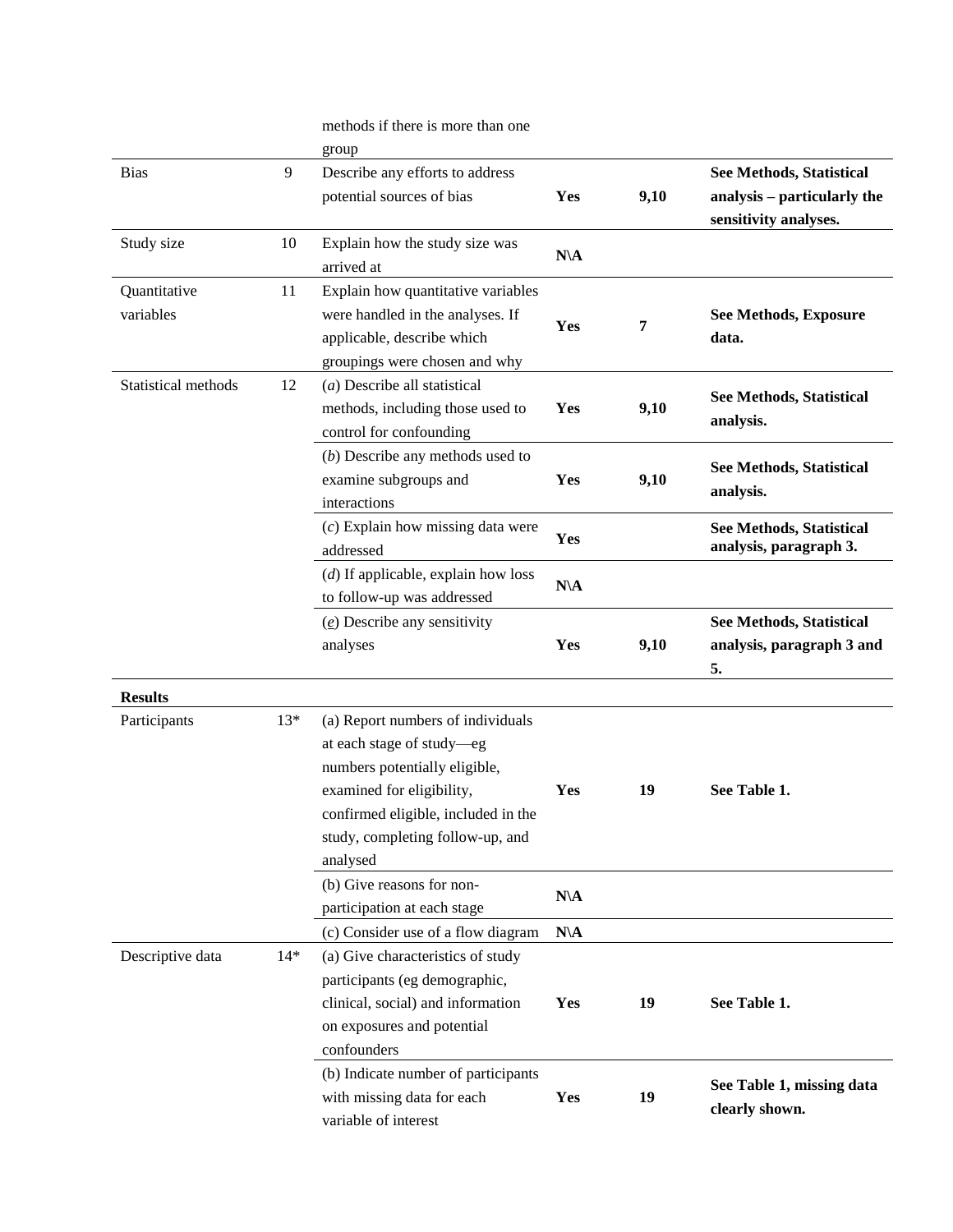|                          |       | (c) Summarise follow-up time (eg,<br>average and total amount)                                                                                                                                                                   | Yes  | 12         | See Results, UK Biobank,<br>paragraph 1.                               |
|--------------------------|-------|----------------------------------------------------------------------------------------------------------------------------------------------------------------------------------------------------------------------------------|------|------------|------------------------------------------------------------------------|
| Outcome data             | $15*$ | Report numbers of outcome<br>events or summary measures over<br>time                                                                                                                                                             | Yes  | 21,24      | See Table 2 and Table 4.                                               |
| Main results             | 16    | $(a)$ Give unadjusted estimates and,<br>if applicable, confounder-adjusted<br>estimates and their precision (eg,<br>95% confidence interval). Make<br>clear which confounders were<br>adjusted for and why they were<br>included | Yes  | 21,24      | See Table 2 and Table 4.                                               |
|                          |       | (b) Report category boundaries<br>when continuous variables were<br>categorized                                                                                                                                                  | Yes  | 21         | See Table 2.                                                           |
|                          |       | $(c)$ If relevant, consider translating<br>estimates of relative risk into<br>absolute risk for a meaningful<br>time period                                                                                                      | N\A. |            |                                                                        |
| Other analyses           | 17    | Report other analyses done-eg<br>analyses of subgroups and<br>interactions, and sensitivity<br>analyses                                                                                                                          | Yes  | 23,25      | See Table 3 and Table 5<br>contains extensive<br>sensitivity analyses. |
| <b>Discussion</b>        |       |                                                                                                                                                                                                                                  |      |            |                                                                        |
| Key results              | 18    | Summarise key results with<br>reference to study objectives                                                                                                                                                                      | Yes  | 13         | <b>See Discussion,</b><br>paragraph 1                                  |
| Limitations              | 19    | Discuss limitations of the study,<br>taking into account sources of<br>potential bias or imprecision.<br>Discuss both direction and<br>magnitude of any potential bias                                                           | Yes  | 13, 14     | <b>See Discussion,</b><br>paragraph 3 and 4.                           |
| Interpretation           | 20    | Give a cautious overall<br>interpretation of results<br>considering objectives,<br>limitations, multiplicity of<br>analyses, results from similar<br>studies, and other relevant<br>evidence                                     | Yes  | 13, 14, 15 | See Discussion.                                                        |
| Generalisability         | 21    | Discuss the generalisability<br>(external validity) of the study<br>results                                                                                                                                                      | Yes  | 15         | See Discussion,<br>paragraph 5.                                        |
| <b>Other information</b> |       |                                                                                                                                                                                                                                  |      |            |                                                                        |